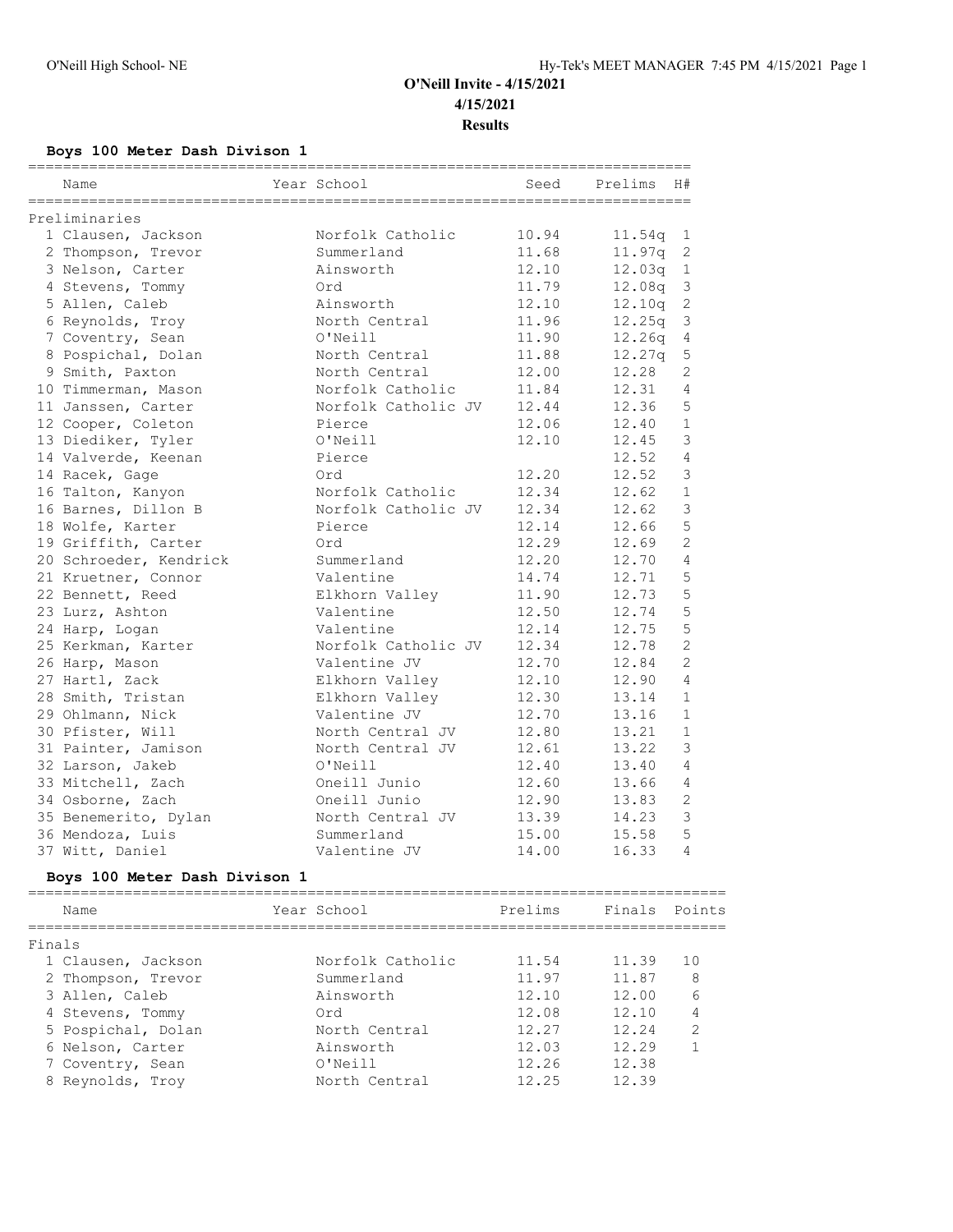## **Boys 200 Meter Dash Divison 1**

| Name                 | Year School         | Seed  | Prelims     | H#             |
|----------------------|---------------------|-------|-------------|----------------|
| Preliminaries        |                     |       |             |                |
| 1 Clausen, Jackson   | Norfolk Catholic    | 22.94 | $23.80q$ 1  |                |
| 2 Thompson, Trevor   | Summerland          | 24.01 | 24.14q      | 4              |
| 3 Pospichal, Dolan   | North Central       | 24.00 | $24.84q$ 4  |                |
| 4 Stevens, Tommy     | Ord                 | 24.71 | $24.87q$ 2  |                |
| 5 Cooper, Coleton    | Pierce              | 24.03 | 24.89q      | $\mathbf{3}$   |
| 6 Valverde, Keenan   | Pierce              | 25.00 | 25.11q 4    |                |
| 7 Timmerman, Mason   | Norfolk Catholic    | 24.94 | 25.51q      | -3             |
| 8 Reynolds, Troy     | North Central       | 24.50 | $25.62q$ 1  |                |
| 9 Howard, Hunter     | Elkhorn Valley      | 23.80 | 25.66       | 3              |
| 10 Bennett, Reed     | Elkhorn Valley      | 24.20 | 25.83       | $\overline{c}$ |
| 11 Harp, Logan       | Valentine           | 24.54 | 25.85       | $\mathbf{1}$   |
| 12 Thomsen, Evan     | Ord                 | 25.61 | 25.92       | $\mathbf{1}$   |
| 13 Barnes, Dillon B  | Norfolk Catholic JV | 26.44 | 26.10       | 2              |
| 14 Kruetner, Connor  | Valentine           |       | 25.84 26.37 | $\mathbf{1}$   |
| 15 Decker, Nate      | Elkhorn Valley      | 25.30 | 26.40       | 3              |
| 16 Harp, Mason       | Valentine JV        | 26.00 | 26.54       | $\overline{2}$ |
| 17 Cassell, Treyton  | Ord                 | 26.39 | 26.71       | 3              |
| 18 Larson, Jakeb     | O'Neill             | 25.10 | 26.86       | $\overline{4}$ |
| 19 Pfister, Will     | North Central JV    | 27.00 | 26.90       | 3              |
| 20 Kerkman, Karter   | Norfolk Catholic JV | 26.94 | 26.91       | $\mathbf{1}$   |
| 21 Dean, Kyler       | O'Neill             | 26.29 | 26.99       | $\overline{4}$ |
| 22 Ohlmann, Nick     | Valentine JV        | 26.00 | 27.06       | 3              |
| 23 Prewitt, Wyatt    | North Central       | 25.35 | 27.10       | $\overline{2}$ |
| 24 Barrow, Ben       | Ainsworth           | 27.00 | 27.42       | $\mathbf{1}$   |
| 25 Painter, Jamison  | North Central JV    | 26.20 | 27.50       | 4              |
| 26 Grosch, William   | O'Neill             | 27.00 | 28.43       | $\overline{2}$ |
| 27 Benemerito, Dylan | North Central JV    | 29.65 | 29.16       | 4              |
| 28 Witt, Daniel      | Valentine JV        | 32.00 | 32.62       | 4              |
| 29 Mosel, Kaden      | Pierce              | 34.00 | 37.13       | 3              |

## **Boys 200 Meter Dash Divison 1**

|        | Name               | Year School      | Prelims | Finals | Points        |
|--------|--------------------|------------------|---------|--------|---------------|
| Finals |                    |                  |         |        |               |
|        |                    |                  |         |        |               |
|        | 1 Clausen, Jackson | Norfolk Catholic | 23.80   | 23.29  | 1 O           |
|        | 2 Thompson, Trevor | Summerland       | 24.14   | 23.99  | 8             |
|        | 3 Cooper, Coleton  | Pierce           | 24.89   | 24.47  | 6             |
|        | 4 Valverde, Keenan | Pierce           | 25.11   | 24.51  | 4             |
|        | 5 Pospichal, Dolan | North Central    | 24.84   | 24.99  | $\mathcal{D}$ |
|        | 6 Reynolds, Troy   | North Central    | 25.62   | 25.33  |               |
|        | 7 Timmerman, Mason | Norfolk Catholic | 25.51   | 25.53  |               |
|        | 8 Stevens, Tommy   | Ord              | 24.87   | 25.55  |               |

### **Boys 400 Meter Dash Divison 1**

| Name                 | Year School      | Seed  |       |   | Finals H# Points |
|----------------------|------------------|-------|-------|---|------------------|
|                      |                  |       |       |   |                  |
| 1 Lane, Owen         | Ord              | 53.39 | 52.60 |   | 4 10             |
| 2 Pfeifer, Eli       | Norfolk Catholic | 54.44 | 53.74 |   | 4 8              |
| 3 DeRiso, John       | Ord              | 53.81 | 53.97 | 4 | 6                |
| 4 Sherbeyn, Nicholas | Valentine        | 53 24 | 54 00 | 4 | $\overline{4}$   |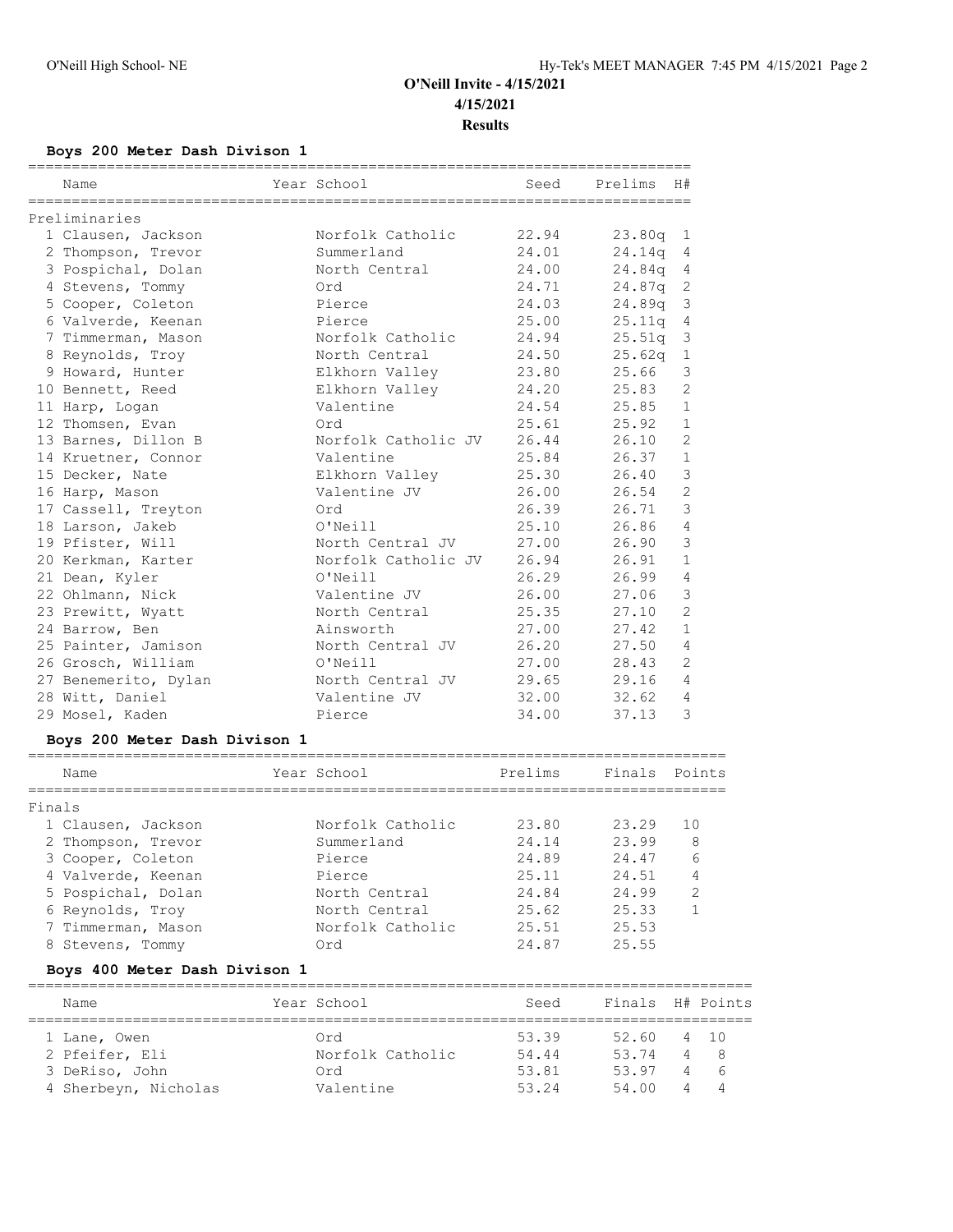================================================================================

## **....Boys 400 Meter Dash Divison 1**

| 5 Smith, Zach        | Ord                         | 55.30               | 54.54   | 4              | $\overline{2}$ |
|----------------------|-----------------------------|---------------------|---------|----------------|----------------|
| 6 Smith, Paxton      | North Central               | 57.50               | 56.77   | 3              | $\mathbf{1}$   |
| 7 Larsen, Lex        | Valentine                   | 57.24               | 56.84   | 4              |                |
| 8 Sullivan, Dusty    | North Central               | 57.89               | 56.96   | 3              |                |
| 9 Haqan, Mason       | North Central               | 58.00               | 57.72   | 3              |                |
| 10 Weidner, Mason    | Norfolk Catholic JV 1:02.24 |                     | 58.94   | 2              |                |
| 11 Coulter, Jayden   | Pierce                      | 56.60               | 59.27   | 4              |                |
| 12 Newman, Caleb     | Pierce                      | 1:01.64             | 59.73   | 2              |                |
| 13 Petersen, Keegan  | Elkhorn Valley              | 58.30               | 59.86   | 3              |                |
| 14 Pilakowski, Dane  | Valentine                   | 58.34               | 1:00.04 | 3              |                |
| 15 Arroyo, David     | Summerland                  | 1:02.00             | 1:01.87 | $\overline{2}$ |                |
| 16 Froehlich, Kaden  | Pierce                      | 1:01.35             | 1:03.31 | 2              |                |
| 17 Kaup, Jackson     | North Central JV            | 1:05.12             | 1:04.44 | $\mathbf{1}$   |                |
| 18 Reynolds, Eddie   | North Central JV            | 1:05.20             | 1:06.13 | $\mathbf{1}$   |                |
| 19 Shaw, Clay        | O'Neill                     | 1:01.30             | 1:06.21 | 3              |                |
| 20 Painter, Jamison  | North Central JV            | 1:02.74             | 1:07.29 | $\overline{2}$ |                |
| 21 Shabram, Gunnar   | Summerland                  | 1:10.00             | 1:12.35 | $\mathbf{1}$   |                |
| 22 Hickey, Carter    | Oneill Junio                | $1:04.20$ $1:13.11$ |         | $\mathfrak{D}$ |                |
| 23 Hamilton, Dominic | Oneill Junio                | 1:03.40             | 1:14.59 | $\overline{2}$ |                |

### **Boys 800 Meter Run Divison 1**

| Name                   | Year School                 | Seed                |         | Finals Points  |
|------------------------|-----------------------------|---------------------|---------|----------------|
| 1 Smith, Zach          | Ord                         | 2:09.15             | 2:06.93 | 10             |
| 2 Kalous, Travis       | Norfolk Catholic            | $2:14.14$ $2:11.46$ |         | 8              |
| 3 DeRiso, John         | Ord                         | $2:11.76$ $2:12.15$ |         | 6              |
| 4 Classen, Landon      | O'Neill                     | 2:11.30             | 2:12.20 | 4              |
| 5 Bruns, Ben           | North Central               | 2:16.23             | 2:13.02 | $\overline{c}$ |
| 6 Hagan, Mason         | North Central               | 2:18.90             | 2:13.50 | $\mathbf{1}$   |
| 7 Dickau, Zach         | North Central               | $2:20.70$ $2:15.64$ |         |                |
| 8 Hansen, Dawson       | Elkhorn Valley              | 2:17.00             | 2:18.50 |                |
| 9 Hagemann, Mavrick    | Elkhorn Valley              | 2:21.33             | 2:18.69 |                |
| 10 Moore, Keegan       | O'Neill                     | 2:13.10             | 2:20.26 |                |
| 11 Blumenstock, Riggin | Ainsworth                   | 2:35.00             | 2:21.84 |                |
| 12 Morland, Ben        | Norfolk Catholic            | 2:23.24             | 2:23.09 |                |
| 13 Haase, Dylan        | Valentine                   | $2:26.00$ $2:25.80$ |         |                |
| 14 Flynn, Ben          | Ainsworth                   | 2:36.00             | 2:26.40 |                |
| 15 Thiele, Alex        | Summerland                  | 2:28.00             | 2:26.95 |                |
| 16 Bolling, Blake      | Pierce                      | 2:25.64             | 2:28.37 |                |
| 17 Warneke, Waylon     | Elkhorn Valley              | 2:22.50             | 2:28.85 |                |
| 18 Anderson, Colby     | Pierce                      | $2:28.04$ $2:29.46$ |         |                |
| 19 Kopecky, Easton     | Oneill Junio                | 2:26.40             | 2:30.11 |                |
| 20 Wells, Blake        | Ord                         | 2:29.68             | 2:30.99 |                |
| 21 Rivera, Riece       | Valentine                   | 2:26.00             | 2:32.21 |                |
| 22 Ash, Owen           | Norfolk Catholic JV 2:30.24 |                     | 2:34.00 |                |
| 23 Kopecky, Elijah     | Oneill Junio                | $2:28.10$ $2:35.15$ |         |                |
| 24 Kieborz, Austin     | Valentine                   | $2:30.00$ $2:35.31$ |         |                |
| 25 Eacker, Logan       | Summerland                  | 2:40.00             | 2:35.81 |                |
| 26 Wikersham, Cody     | Summerland                  | 2:35.00             | 2:38.71 |                |
| 27 Parks, Dylan        | Oneill Junio                | $2:38.00$ $2:48.22$ |         |                |
| 28 Laible, Gus         | O'Neill                     | $2:52.10$ $2:54.90$ |         |                |
| 29 Abler, Zak          | Pierce                      | 2:57.36             | 3:00.10 |                |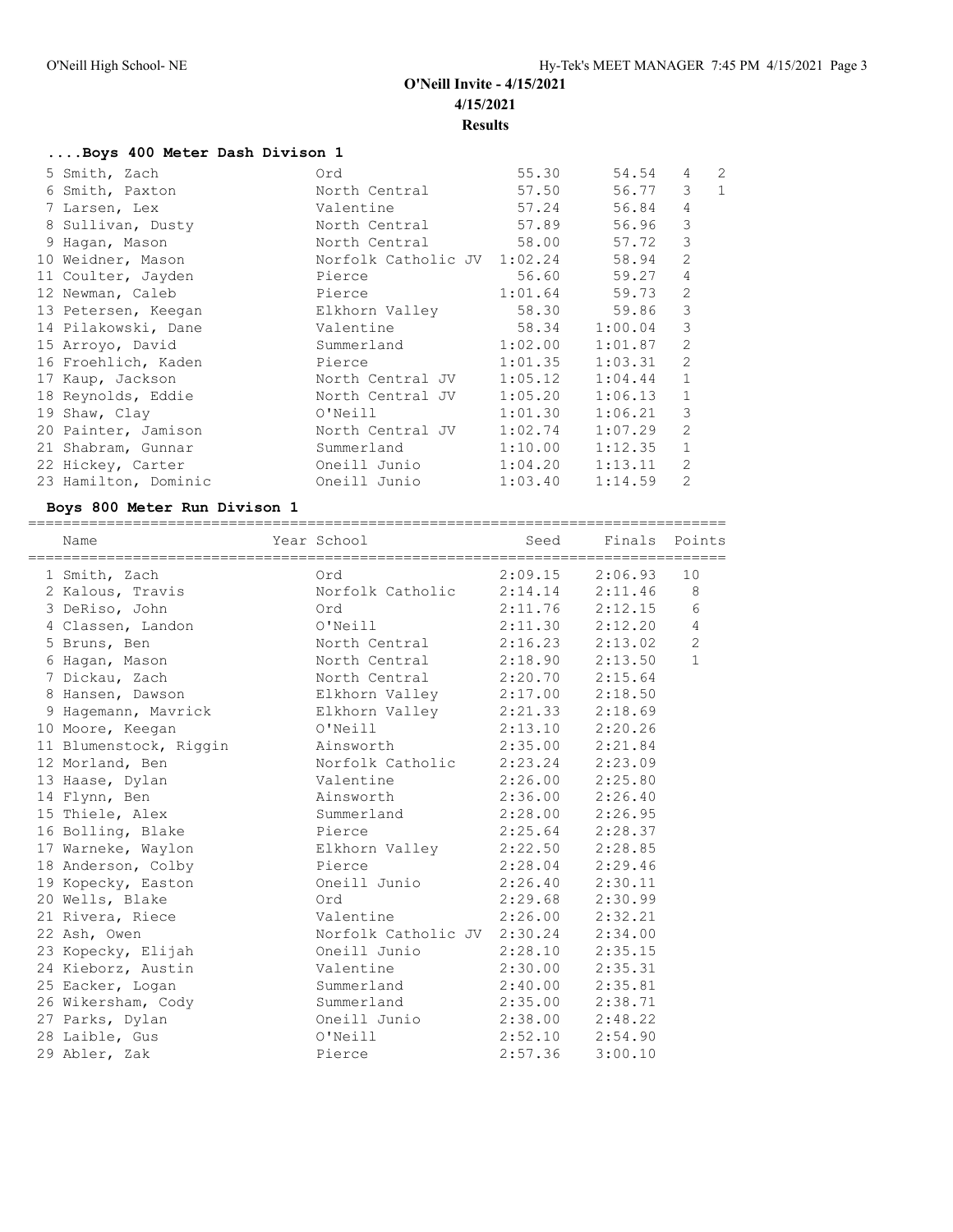#### **Boys 1600 Meter Run Divison 1**

| Name                                              | Year School                         |                     | Seed Finals Points |                |
|---------------------------------------------------|-------------------------------------|---------------------|--------------------|----------------|
| 1 Schlueter, Tylan                                | Ainsworth 4:55.69 4:55.28           |                     |                    | 10             |
| 2 Hammond, Ben Morfolk Catholic 4:56.94 4:59.90 8 |                                     |                     |                    |                |
| 3 Thompson, Brady                                 | 0'Neill 4:59.30 5:03.17             |                     |                    | 6              |
| 4 Brunsing, Dalton                                | Norfolk Catholic 5:02.34 5:04.79    |                     |                    | 4              |
| 5 Lancaster, Jack                                 | Valentine 5:15.00 5:07.38           |                     |                    | $\overline{2}$ |
|                                                   |                                     |                     |                    | $\mathbf{1}$   |
| 7 Thiele, Eli                                     | Summerland 5:15.00 5:12.45          |                     |                    |                |
| 8 Liess, Dominic                                  | Norfolk Catholic JV 5:45.24 5:17.36 |                     |                    |                |
| 9 Ash, Wyatt                                      | Norfolk Catholic 5:16.24 5:20.42    |                     |                    |                |
| 10 Bennett, Hunter                                | Elkhorn Valley 5:21.80 5:22.91      |                     |                    |                |
| 11 Schaffer, Mason                                | Elkhorn Valley 5:24.70 5:25.40      |                     |                    |                |
| 12 Pollard, Calen                                 | Ord 5:33.23 5:27.42                 |                     |                    |                |
| 13 Foecking, Alec                                 | Norfolk Catholic JV 6:01.24 5:30.46 |                     |                    |                |
| 14 Rainforth, Ty                                  | 0'Neill 5:28.10 5:31.19             |                     |                    |                |
| 15 Prewitt, Gavin                                 | North Central 5:40.00 5:32.08       |                     |                    |                |
| 16 Thiele, Alex                                   | Summerland 5:50.00 5:43.14          |                     |                    |                |
| 17 Thiele, Jesse                                  | Summerland 5:59.00 5:47.92          |                     |                    |                |
| 18 Bruha, Braden                                  | Ord                                 | $6:10.73$ $6:00.81$ |                    |                |
| 19 Meier, Alex                                    | Pierce                              | $5:57.00$ $6:05.64$ |                    |                |
| 20 Welch, Tyson                                   | Valentine JV 6:00.00 6:12.13        |                     |                    |                |
| 21 Burival, Ashton                                | Oneill Junio                        | $6:00.10$ $6:18.93$ |                    |                |
| 22 Stoeger, Preston                               | Valentine JV 6:00.00 6:22.70        |                     |                    |                |
| 23 Waugh, Jesse                                   | Valentine JV 6:00.00                |                     | 6:35.47            |                |

#### **Boys 3200 Meter Run Divison 1**

================================================================================ Name The Year School Contract Seed Finals Points ================================================================================ 1 Schlueter, Tylan Ainsworth 11:00.00 10:32.02 10 2 Hammond, Ben Norfolk Catholic 10:51.24 10:35.96 8 3 Orton, Raden North Central 11:20.03 10:49.95 6 4 Brunsing, Dalton Norfolk Catholic 11:20.54 10:55.17 4 5 Liess, Dominic Norfolk Catholic JV 11:45.24 11:09.28 2 6 Thiele, Eli Summerland 11:09.00 11:09.82 1 7 Bennett, Hunter Elkhorn Valley 11:15.00 11:14.31 8 Pollard, Calen Ord 11:35.76 11:23.38 9 Foecking, Alec Norfolk Catholic JV 11:59.94 11:26.41 10 Warneke, Waylon Elkhorn Valley 11:52.00 11:30.55 11 Springer, Grant Valentine 11:47.90 11:54.65 12 Swanson, Corbin Ainsworth 13:00.00 12:15.95 13 Smith, Damian Elkhorn Valley 12:36.00 13:16.43 14 Cole, Keith Ainsworth 14:00.00 13:42.03

#### **Boys 110 Meter Hurdles Divison 1**

| Name              |  | Year School      | Seed  | Prelims    | <b>H#</b> |  |  |  |  |  |  |
|-------------------|--|------------------|-------|------------|-----------|--|--|--|--|--|--|
|                   |  |                  |       |            |           |  |  |  |  |  |  |
| Preliminaries     |  |                  |       |            |           |  |  |  |  |  |  |
| 1 Wattier, Keaton |  | O'Neill          | 15.75 | $15.91q$ 1 |           |  |  |  |  |  |  |
| 2 Kluthe, Hayden  |  | Ord              | 16.10 | $16.15q$ 2 |           |  |  |  |  |  |  |
| 3 Allen, Caleb    |  | Ainsworth        | 17.40 | $16.99q$ 1 |           |  |  |  |  |  |  |
| 4 Wattier, Max    |  | Norfolk Catholic | 17.04 | $17.17q$ 1 |           |  |  |  |  |  |  |
| 5 Prim, Alex      |  | Norfolk Catholic | 17.24 | $17.52q$ 2 |           |  |  |  |  |  |  |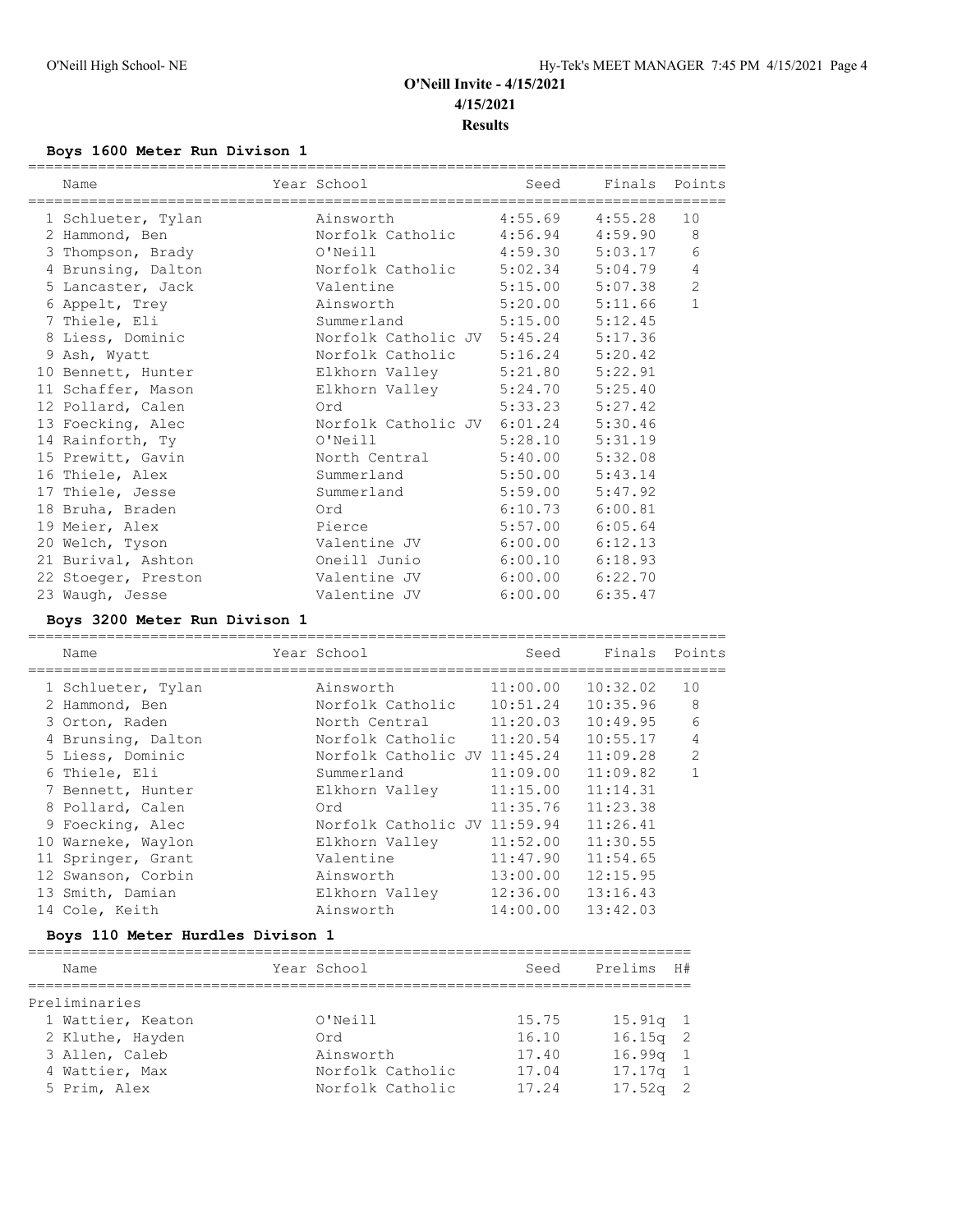## **....Boys 110 Meter Hurdles Divison 1**

| 6 Werner, Carter   | Elkhorn Valley   | 16.30 | $17.58q$ 1 |                |
|--------------------|------------------|-------|------------|----------------|
| 7 Delka, Dalton    | Pierce           | 16.23 | $17.69q$ 2 |                |
| 8 Thomsen, Clayton | Ord              | 17.81 | $17.95q$ 1 |                |
| 9 Croghan, Addison | Pierce           | 18.67 | 18.10      | -2             |
| 10 Cooper, Max     | Pierce           | 18.83 | 18.88      | $\overline{1}$ |
| 11 Perrett, Nathan | Valentine        | 18.54 | 19.03      | -2             |
| 12 Stoeger, Calvin | Valentine        | 19.00 | 19.35      | -1             |
| 13 Lewis, Levi     | North Central    | 17.10 | 19.88      | -2             |
| 14 Knapp, Adam     | Ord              | 21.67 | 20.78      | 2              |
| 15 Morland, Noah   | Norfolk Catholic | 22.54 | 23.04      | 2              |

### **Boys 110 Meter Hurdles Divison 1**

| Name |                                                                                                                                                                  |                  | Prelims     |       |                |
|------|------------------------------------------------------------------------------------------------------------------------------------------------------------------|------------------|-------------|-------|----------------|
|      |                                                                                                                                                                  |                  |             |       |                |
|      |                                                                                                                                                                  | O'Neill          | 15.91       | 15.66 | 1 O            |
|      |                                                                                                                                                                  | Pierce           | 17.69       | 16.36 | 8              |
|      |                                                                                                                                                                  | Ord              | 16.15       | 16.48 | 6              |
|      |                                                                                                                                                                  | Ainsworth        | 16.99       | 16.90 | 4              |
|      |                                                                                                                                                                  | Norfolk Catholic | 17.52       | 17.31 | $\mathfrak{D}$ |
|      |                                                                                                                                                                  | Norfolk Catholic | 17.17       | 17.44 |                |
|      |                                                                                                                                                                  | Elkhorn Valley   | 17.58       | 17.68 |                |
|      |                                                                                                                                                                  | Ord              | 17.95       | 18.00 |                |
|      | Finals<br>1 Wattier, Keaton<br>2 Delka, Dalton<br>3 Kluthe, Hayden<br>4 Allen, Caleb<br>5 Prim, Alex<br>6 Wattier, Max<br>7 Werner, Carter<br>8 Thomsen, Clayton |                  | Year School |       | Finals Points  |

### **Boys 300 Meter Hurdles Divison 1**

| Name                                                                                                                                                                                                                                               |  | Year School            |       | Seed           |                | Finals H# Points    |  |  |
|----------------------------------------------------------------------------------------------------------------------------------------------------------------------------------------------------------------------------------------------------|--|------------------------|-------|----------------|----------------|---------------------|--|--|
| 1 Kluthe, Hayden<br>and the control of the control of the control of the control of the control of the control of the control of the control of the control of the control of the control of the control of the control of the control of the cont |  |                        |       | 44.96<br>43.77 | 3              | 10                  |  |  |
| 2 Thomsen, Clayton<br><u>na sa Barangara Cina a Cina a Cina a Cina a Cina a Cina a Cina a Cina a Cina a Cina a Cina a Cina a Cina a Ci</u>                                                                                                         |  |                        |       | 44.77<br>44.13 |                | $3 \quad 8$         |  |  |
| 3 Wattier, Keaton O'Neill                                                                                                                                                                                                                          |  |                        |       | 45.45 44.63    |                | 3 <sup>7</sup><br>6 |  |  |
| 4 Allen, Caleb                                                                                                                                                                                                                                     |  | Ainsworth              |       | 44.43<br>45.18 | 3              | $\overline{4}$      |  |  |
| 5 Hartl, Zack                                                                                                                                                                                                                                      |  | Elkhorn Valley 50      |       | 45.87          | $\overline{2}$ | $\overline{c}$      |  |  |
| 6 Prim, Alex                                                                                                                                                                                                                                       |  | Norfolk Catholic       |       | 45.74<br>45.98 | 3              | $\mathbf{1}$        |  |  |
| 7 Morrow, Drew                                                                                                                                                                                                                                     |  | O'Neill                |       | 46.50<br>46.11 | $\overline{c}$ |                     |  |  |
| 8 Perrett, Nathan                                                                                                                                                                                                                                  |  | Valentine              | 46.14 | 46.87          | 3              |                     |  |  |
| 9 Wattier, Max                                                                                                                                                                                                                                     |  | Norfolk Catholic       |       | 48.24<br>47.55 | $\mathbf{2}$   |                     |  |  |
| 10 Cooper, Max                                                                                                                                                                                                                                     |  | Pierce                 |       | 46.44<br>48.43 | 3              |                     |  |  |
| 11 Croghan, Addison                                                                                                                                                                                                                                |  | Pierce                 |       | 49.00<br>48.95 | $\overline{2}$ |                     |  |  |
| 12 Sullivan, Dusty                                                                                                                                                                                                                                 |  | North Central 51.45    |       | 50.03          | $\overline{2}$ |                     |  |  |
| 13 Stoeger, Calvin                                                                                                                                                                                                                                 |  | Valentine 47.00        |       | 51.18          | $\mathfrak{D}$ |                     |  |  |
| 14 Reynolds, Eddie                                                                                                                                                                                                                                 |  | North Central JV       |       | 54.83<br>51.38 | $\mathbf{1}$   |                     |  |  |
| 15 Smith, Tristan                                                                                                                                                                                                                                  |  | Elkhorn Valley 18.80   |       | 51.47          | 2              |                     |  |  |
| 16 Hinrichs, Blake                                                                                                                                                                                                                                 |  | Ord                    |       | 51.51<br>51.90 | $\mathbf{1}$   |                     |  |  |
| 17 Morland, Noah                                                                                                                                                                                                                                   |  | Norfolk Catholic 56.64 |       | 57.24          | $\mathbf{1}$   |                     |  |  |
| 18 Raymond, Mikah                                                                                                                                                                                                                                  |  | O'Neill                |       | 50.10<br>59.93 | 2              |                     |  |  |
| -- Lewis, Levi                                                                                                                                                                                                                                     |  | North Central          |       | 44.92<br>DNF   | 3              |                     |  |  |
| Boys 4x100 Meter Relay Divison 1                                                                                                                                                                                                                   |  |                        |       |                |                |                     |  |  |

| School                                        |               | Seed | Finals H# Points |  |
|-----------------------------------------------|---------------|------|------------------|--|
| 1 Norfolk Catholic 'A'<br>1) Timmerman, Mason | 2) Prim, Alex | 4594 | 46.27 2 10       |  |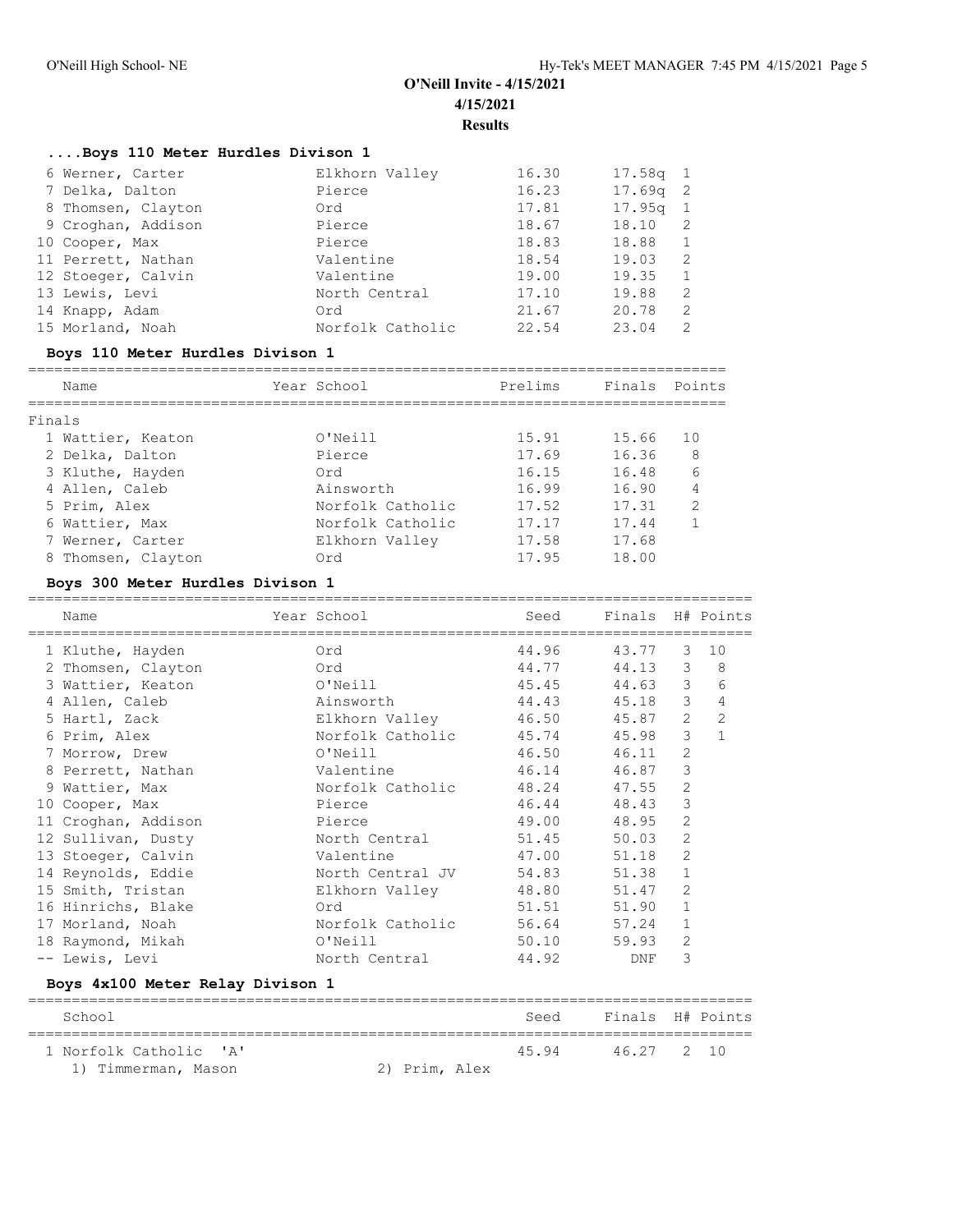### **....Boys 4x100 Meter Relay Divison 1** 3) Barnes, Dillon (4) Clausen, Jackson<br>2 46.70 41 (45.99) 46.70 48 2 Pierce 'A' 45.99 46.70 2 8 1) Sullivan, Gavin 1988 (2018) 20 Wolfe, Karter 3) Cooper, Coleton 4) Coulter, Jayden 3 North Central 'A' 46.70 46.94 2 6 1) Pospichal, Dolan 2) Reynolds, Troy 3) Prewitt, Wyatt (4) Smith, Paxton 4 Summerland 'A' 48.00 47.58 2 4 1) Thompson, Trevor 2) Rotherham, Dalton 3) Schroeder, Kendrick and Allamith, Keegan 5 Ord 'A' 4) Smith, Keegan<br>
5 Ord 'A' 47.50 47.60 2 2<br>
1) Stevens, Tommy 2) Thomsen, Evan<br>
3) Racek, Gage 4) DeRiso, John<br>
6 Valentine 'A' 1) Sherbourne in the Sherbourne in the Sherbourne in the 19 1) Stevens, Tommy 12) Thomsen, Evan 3) Racek, Gage  $4)$  DeRiso, John 6 Valentine 'A' 46.74 48.56 2 1 1) Sherbeyn, Nicholas 2) Perrett, Nathan 3) Harp, Logan 4) Shelbourn, Kenneth 7 O'Neill 'A' 47.60 49.61 2 1) Diediker, Tyler 1988 (2) Larson, Jakeb 3) Coventry, Sean (4) Shaw, Clay 8 Elkhorn Valley 'A' 46.50 51.47 2 1) Miller, Adam (2) Bennett, Reed 3) Hartl, Zack and All Howard, Hunter 9 Oneill Junior Varsit 'A' 49.10 52.60 1 1) Mitchell, Zach 2) Molina, Alex 3) Osborne, Zach  $4)$  Parks, Dylan 10 Norfolk Catholic JV 'A' 51.00 53.83 1 1) Ash, Owen 2) Weidner, Mason 3) Kerkman, Karter 4) Janssen, Carter 11 Valentine JV 'A' 54.57 1 1) Ohlmann, Nick 2) Woodraska, James 3) Witt, Daniel (4) Harp, Mason

#### **Boys 4x400 Meter Relay Divison 1**

| School                 |    | Seed                 | Finals H# Points    |              |      |
|------------------------|----|----------------------|---------------------|--------------|------|
| 1 Ord 'A'              |    |                      | $3:38.07$ $3:33.75$ |              | 2 10 |
| 1) DeRiso, John        |    | 2) Smith, Zach       |                     |              |      |
| 3) Ries, Quinton       |    | 4) Lane, Owen        |                     |              |      |
| 2 Norfolk Catholic 'A' |    |                      | $3:45.74$ $3:45.60$ | 2            | 8    |
| 1) Talton, Kanyon      |    | 2) Kalous, Travis    |                     |              |      |
| 3) Bamsey, Preston     |    | 4) Pfeifer, Eli      |                     |              |      |
| 3 Pierce 'A'           |    | 3:44.00              | 3:50.54             | 2            | 6    |
| 1) Cooper, Coleton     |    | 2) Cooper, Max       |                     |              |      |
| 3) Delka, Dalton       |    | 4) Endorf, Luke      |                     |              |      |
| 4 Elkhorn Valley 'A'   |    | 3:45.40              | 3:52.41             | 2            | 4    |
| 1) Miller, Adam        |    | 2) Werner, Carter    |                     |              |      |
| 3) Petersen, Keegan    |    | 4) Howard, Hunter    |                     |              |      |
| 5 Summerland 'A'       |    |                      | $4:10.00$ $3:55.78$ | $\mathbf{1}$ | 2    |
| 1) Thompson, Trevor    |    | 2) Rotherham, Dalton |                     |              |      |
| 3) Schroeder, Kendrick |    | 4) Arroyo, David     |                     |              |      |
| 6 Valentine 'A'        |    | 3:48.40              | 3:56.80             | 2            |      |
| 1) Lurz, Ashton        |    | 2) Pilakowski, Dane  |                     |              |      |
| 3) Larsen, Lex         | 4) | Sherbeyn, Nicholas   |                     |              |      |
| 7 O'Neill 'A'          |    | 3:51.00              | 4:03.62             | $\mathbf{1}$ |      |
|                        |    |                      |                     |              |      |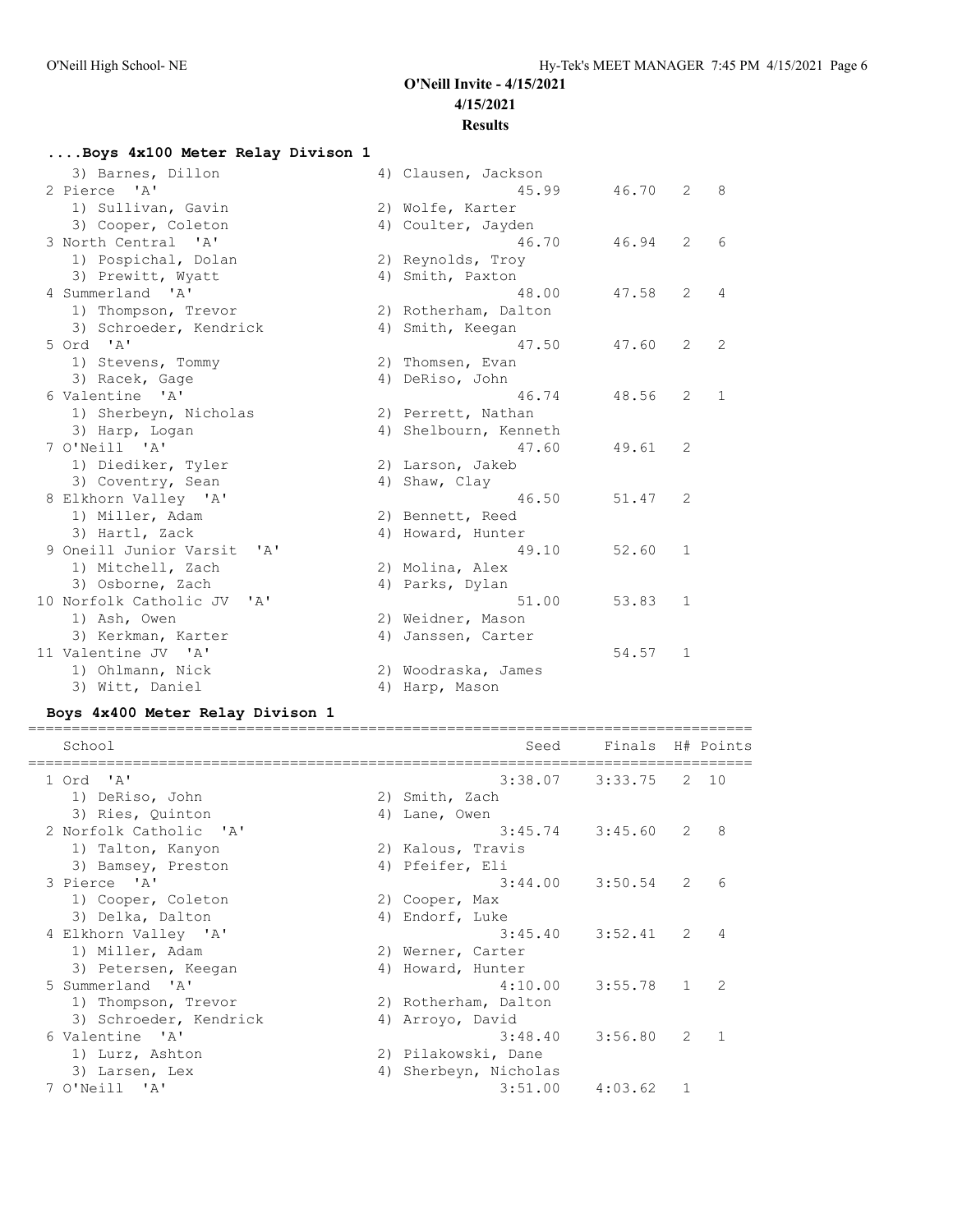#### **....Boys 4x400 Meter Relay Divison 1**

| 1) Diediker, Tyler | 2) Morrow, Drew          |
|--------------------|--------------------------|
| 3) Classen, Landon | 4) Thompson, Brady       |
| 8 Ainsworth 'A'    | -1<br>4:17.40<br>4:18.99 |
| 1) Flynn, Ben      | 2) Blumenstock, Riggin   |
| 3) Swanson, Corbin | 4) Cole, Keith           |

#### **Boys 4x800 Meter Relay Divison 1**

================================================================================ School School School School Seed Finals Points ================================================================================ 1 North Central 'A' 9:13.11 8:50.80 10 1) Orton, Raden 2) Hagan, Mason 3) Dickau, Zach (4) Bruns, Ben 2 O'Neill 'A' 9:01.30 8:57.08 8 1) Classen, Landon 2) Moore, Keegan 3) Rainforth, Ty 1988 (4) Thompson, Brady 3 Norfolk Catholic 'A' 9:11.84 9:12.53 6<br>1) Ash, Wyatt 2) Brunsing, Dalton 1) Ash, Wyatt 2) Brunsing, Dalton 3) Lammers, Ty (4) Kalous, Travis 4 Valentine 'A' 9:19.00 9:30.83 4 1) Springer, Grant 1988 (2) Rivera, Riece 3) Haase, Dylan 1988 (4) Lancaster, Jack 5 Elkhorn Valley 'A' 9:20.00 9:31.02 2 1) Hansen, Dawson 2) Hagemann, Mavrick 3) Warneke, Waylon (4) Decker, Nate 6 Ord 'A' 9:39.82 9:41.07 1 1) Pollard, Calen 2) Bruha, Talan 3) Gieser, Jace 4) Hinrichs, Blake 7 Pierce 'A' 9:15.00 9:54.89 1) Anderson, Colby 2) Meier, Alex 3) Bolling, Blake 4) Coulter, Jayden 8 Ainsworth 'A' 10:45.00 10:04.79 1) Blumenstock, Riggin and 2) Appelt, Trey 3) Titus, Atley (4) Cole, Keith 9 Summerland 'A' 10:21.00 10:10.78 1) Wikersham, Cody (2) Thiele, Alex 3) Thiele, Jesse 1988 Marshall (2008) 4) Smith, Keegan 10 Oneill Junior Varsit 'A' 10:00.00 10:50.24 1) Kopecky, Easton 2) Kopecky, Elijah 3) Hamilton, Dominic (4) Parks, Dylan

#### **Boys High Jump Divison 1**

=================================================================================== Name The Year School Seed Finals H# Points =================================================================================== 1 Nelson, Carter Ainsworth 6-02.00 J5-11.00 3 10 2 Coventry, Sean O'Neill 5-08.00 J5-11.00 3 8 3 Werner, Carter Elkhorn Valley 6-00.00 J5-08.00 3 6 4 Morland, Ben Norfolk Catholic 5-08.00 J5-06.00 3 4 5 Shelbourn, Kenneth Valentine 5-08.00 J5-04.00 3 1 6 Barrow, Ben Ainsworth 5-04.00 J5-04.00 3 1 7 Blair, Bronson Ord 5-04.00 J5-04.00 2 1 8 Ries, Quinton Ord 5-06.00 J5-04.00 3 9 Larsen, Lex Valentine 5-04.00 J5-04.00 2 10 Rautenberg, Abe Elkhorn Valley 5-04.00 5-02.00 2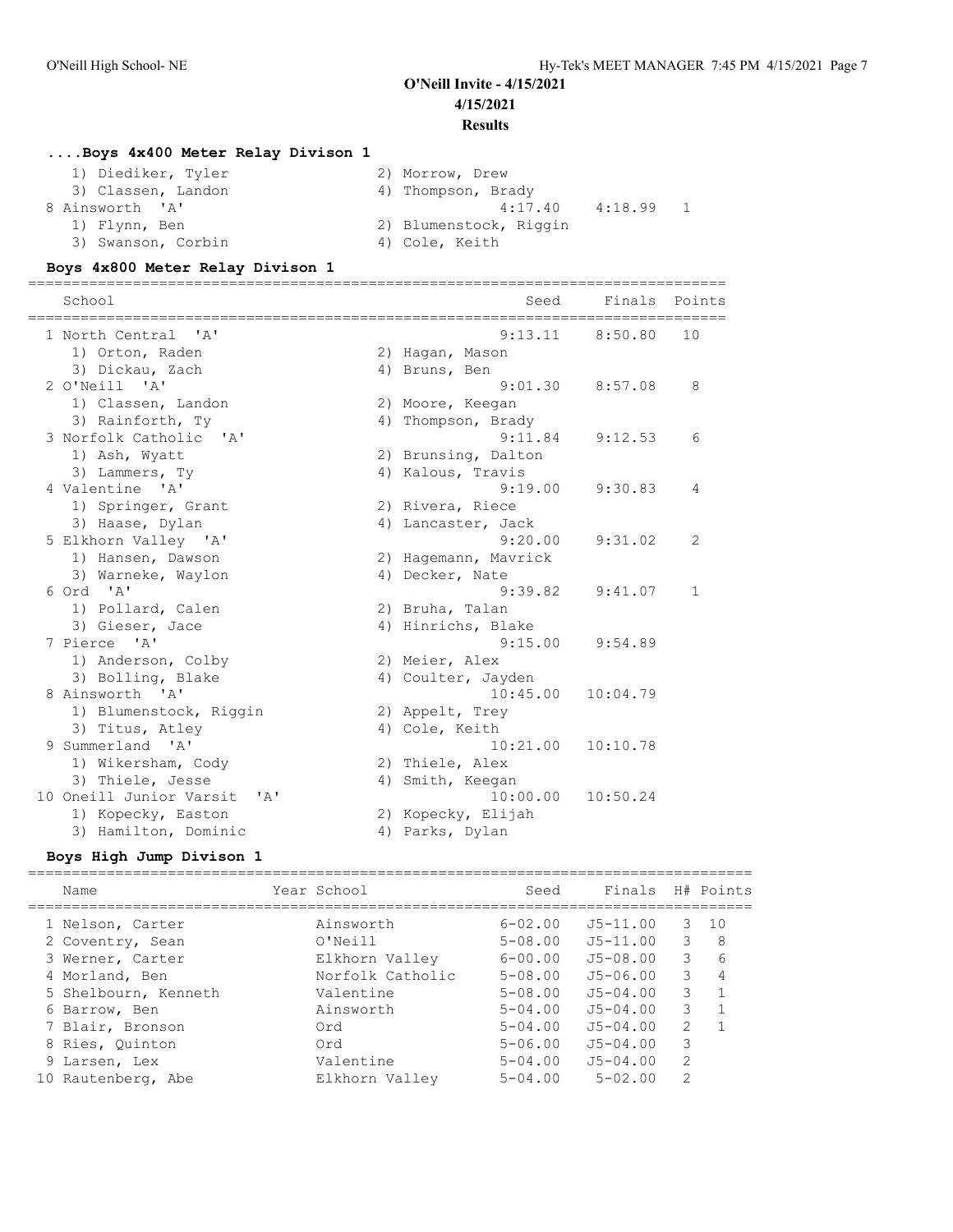===================================================================================

## **....Boys High Jump Divison 1**

| 10 Appelt, Trey    | Ainsworth           | $5 - 00.00$ | $5 - 02.00$ | - 2            |
|--------------------|---------------------|-------------|-------------|----------------|
| 10 Janssen, Carter | Norfolk Catholic JV |             | 5-02.00     | $\overline{1}$ |
| -- Perrett, Nathan | Valentine           | $5 - 02.00$ | NH          | - 2            |
| $--$ Shaw, Clay    | O'Neill             | $4 - 10.00$ | NH 1        |                |
| -- Knapp, Adam     | Ord                 | $5 - 00.00$ | NH 1        |                |

### **Boys Pole Vault Divison 1**

| Name          |                        | Year School                         | Seed         | Finals H# Points           |                |                |
|---------------|------------------------|-------------------------------------|--------------|----------------------------|----------------|----------------|
|               | 1 Nelson, Carter       | Ainsworth                           |              | $12 - 06.00$ $12 - 02.00$  | $\overline{2}$ | 10             |
|               | 2 Miller, Adam         | Elkhorn Valley                      |              | $12-00.00$ $J11-08.00$     | $\overline{2}$ | - 8            |
|               | 3 Delka, Dalton        | Pierce                              |              | $12 - 00.00$ $J11 - 08.00$ | $\overline{2}$ | 6              |
|               | 4 Clausen, John        | Norfolk Catholic                    |              | $11 - 06.00$ $J11 - 08.00$ | $\overline{2}$ | $\overline{4}$ |
|               | 5 Bennett, Hunter      | Elkhorn Valley                      |              | $11 - 10.00$ $J11 - 02.00$ | $\overline{2}$ | 1.50           |
|               | 6 Wells, Blake         | Ord                                 |              | $12 - 00.00$ $J11 - 02.00$ | $\overline{2}$ | 1.50           |
|               | 7 Dean, Kyler          | O'Neill                             |              | $10 - 06.00$ $10 - 08.00$  | $\overline{c}$ |                |
|               | 8 Bamsey, Preston      | Norfolk Catholic                    |              | $10 - 06.00$ $10 - 02.00$  | $\overline{c}$ |                |
|               | 9 Barrow, Ben          | Ainsworth                           | $9 - 00.00$  | $9 - 08.00$                | $\mathbf{1}$   |                |
|               | 10 Grosch, William     | O'Neill                             |              | $9 - 06.00$ $9 - 02.00$    | $\mathbf{1}$   |                |
| 10 Ash, Owen  |                        | Norfolk Catholic JV 7-06.00 9-02.00 |              |                            | $\mathbf{1}$   |                |
|               | 10 Swanson, Corbin     | Ainsworth                           |              | $9 - 06.00$ $9 - 02.00$    | $\overline{c}$ |                |
|               | 10 Haase, Dylan        | Valentine                           | $9 - 06.00$  | $9 - 02.00$                | $\overline{c}$ |                |
|               | 14 Gieser, Jace        | Ord                                 |              | $9 - 06.00$ $8 - 08.00$    | $\overline{c}$ |                |
|               | 15 Sullivan, Dusty     | North Central 8-00.00 7-08.00       |              |                            | $\mathbf{1}$   |                |
|               | 15 Faltys, Brady       | Norfolk Catholic JV 6-06.00 7-08.00 |              |                            | $\mathbf{1}$   |                |
| 15 Nelson, Ty |                        | North Central                       | $8 - 00.00$  | $7 - 08.00$                | $\mathbf{1}$   |                |
|               | -- Ryschon, Aidan      | Ord                                 | $8 - 00.00$  | NH                         | $\mathbf{1}$   |                |
|               | -- Adams, Isaiah       | Pierce                              | $9 - 06.00$  | ΝH                         | $\overline{2}$ |                |
|               | -- Larson, Conner      | Elkhorn Valley JV                   | $8 - 06.00$  | NH                         | $\mathbf{1}$   |                |
|               | -- Zimmermann, Jackson | Pierce                              | $9 - 06.00$  | ΝH                         | $\overline{2}$ |                |
|               | -- Hagemann, Mavrick   | Elkhorn Valley                      | $8 - 00.00$  | NH                         | $\mathbf 1$    |                |
|               | -- Vondra, Owen        | Elkhorn Valley JV 8-06.00           |              | NH                         | $\mathbf{1}$   |                |
|               | -- Carney, Clayton     | Norfolk Catholic                    | $11 - 00.00$ | NH                         | $\overline{2}$ |                |
|               | -- Laible, Gus         | O'Neill                             | $7 - 00.00$  | NH                         | 1              |                |
|               | -- Reynolds, Troy      | North Central                       | $11 - 00.00$ | ΝH                         | 2              |                |
|               | -- Osborne, Zach       | Oneill Junio                        | $7 - 00.00$  | NH                         | $\mathbf{1}$   |                |
|               | -- Mitchell, Zach      | Oneill Junio                        | $7 - 00.00$  | NH                         | $\mathbf{1}$   |                |

### **Boys Long Jump Divison 1**

| Name                 | Year School      | Seed         | Finals                |                | H# Points     |
|----------------------|------------------|--------------|-----------------------|----------------|---------------|
| 1 Ries, Quinton      | Ord              | $22 - 03.50$ | $20 - 11.75$          | 4              | 1 O           |
| 2 Shelbourn, Kenneth | Valentine        | $20 - 10.00$ | 19-04.75              | 4              | 8             |
| 3 Diediker, Tyler    | O'Neill          |              | $19-11.50$ $19-04.50$ | $\overline{4}$ | 6             |
| 4 Morrow, Drew       | O'Neill          | $19 - 01.50$ | $J18 - 06.50$         | 4              | 4             |
| 5 Coventry, Sean     | O'Neill          | $18 - 11.50$ | $J18 - 06.50$         | $\mathcal{E}$  | $\mathcal{L}$ |
| 6 Decker, Nate       | Elkhorn Valley   | $19 - 05.00$ | $18 - 03.25$          | 4              |               |
| 7 Talton, Kanyon     | Norfolk Catholic | $19 - 06.00$ | $18 - 01.00$          | 4              |               |
| 8 Pilakowski, Dane   | Valentine        | $18 - 00.00$ | $18 - 00.00$          | 3              |               |
| 8 Rotherham, Dalton  | Summerland       | $17 - 06.00$ | $18 - 00.00$          | 2              |               |
| 10 Sullivan, Gavin   | Pierce           | $19 - 01.00$ | $17 - 11.00$          | 4              |               |
| 11 Wolfe, Karter     | Pierce           | $17 - 01.00$ | $17 - 08.00$          | 2              |               |
| 12 Smith, Keegan     | Summerland       | $16 - 06.00$ | $17 - 04.00$          | $\mathfrak{L}$ |               |
|                      |                  |              |                       |                |               |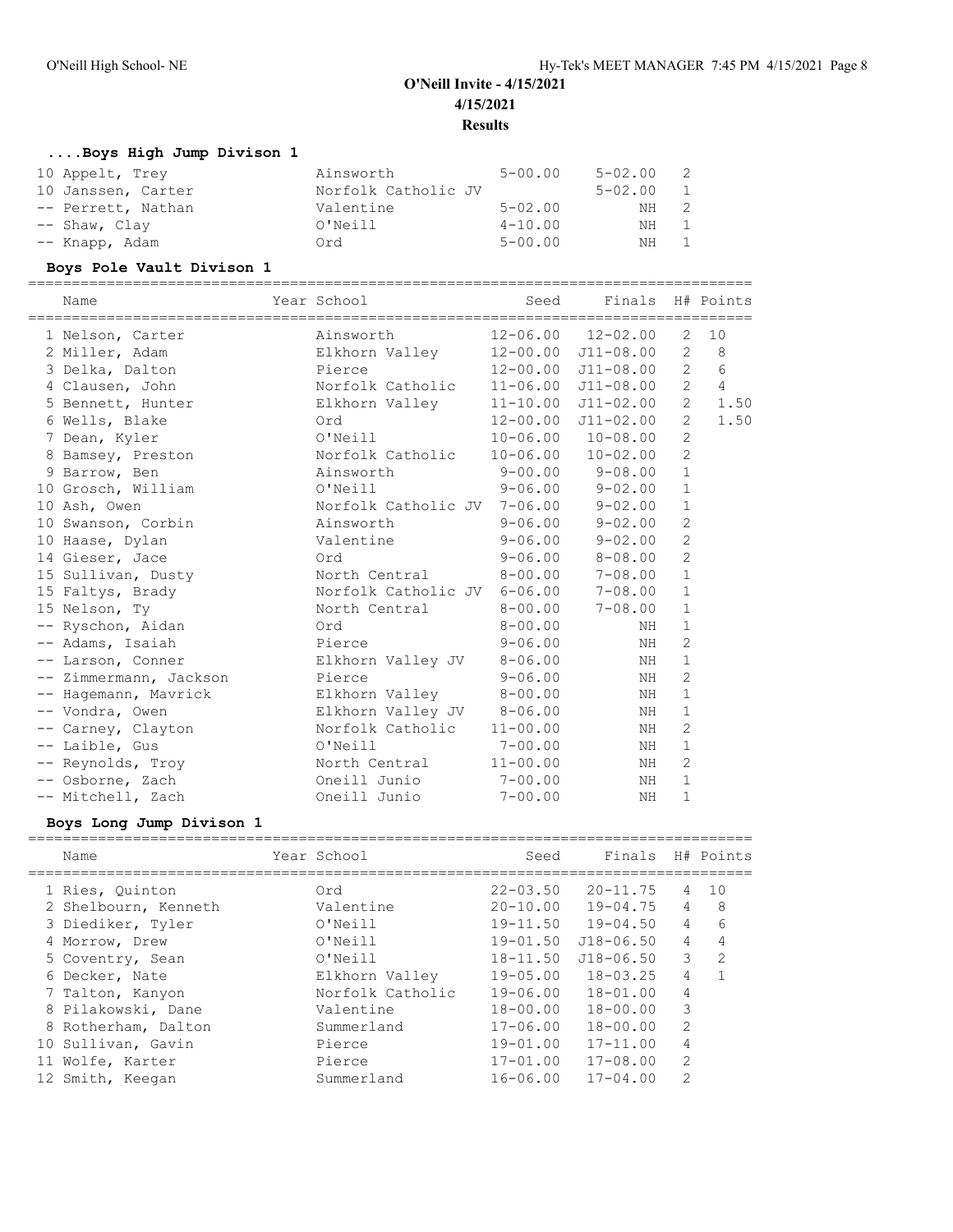## **....Boys Long Jump Divison 1**

| 12 Bruha, Talan       | Ord                          | $18 - 10.50$ | $17 - 04.00$ | 3              |
|-----------------------|------------------------------|--------------|--------------|----------------|
| 14 Rystrom, Colten    | Elkhorn Valley               | $18 - 06.00$ | $17 - 01.50$ | 3              |
| 15 Pfister, Will      | North Central JV             | $17 - 06.00$ | $17 - 00.00$ | 3              |
| 16 Cunningham, Cayden | Norfolk Catholic JV 18-01.00 |              | $16 - 11.50$ | 3              |
| 16 Howard, Hunter     | Elkhorn Valley               | $19 - 01.00$ | $16 - 11.50$ | $\overline{4}$ |
| 18 Kaup, Jackson      | North Central JV             | $16 - 05.00$ | $16 - 10.00$ | 2              |
| 19 Molina, Alex       | Oneill Junio                 | $17 - 02.00$ | $16 - 09.00$ | 2              |
| 19 Lurz, Ashton       | Valentine                    | $17 - 05.75$ | $16 - 09.00$ | 2              |
| 21 Otero, Robbie      | Norfolk Catholic             | $18 - 02.00$ | $16 - 08.75$ | 3              |
| 22 Pfeifer, Eli       | Norfolk Catholic             | 19-01.00     | 16-07.50     | $\overline{4}$ |
| 23 Prewitt, Wyatt     | North Central                | $17 - 09.00$ | $16 - 05.50$ | 3              |
| 24 Larson, Trevin     | Pierce                       | $18 - 00.00$ | $16 - 04.25$ | 3              |
| 25 Painter, Jamison   | North Central JV             | $16 - 00.00$ | $16 - 04.00$ | 2              |
| 26 Harp, Mason        | Valentine JV                 | $17 - 05.00$ | $15 - 11.25$ | $\overline{2}$ |
| 27 Eacker, Logan      | Summerland                   | $16 - 05.00$ | $15 - 09.00$ | 2              |
| 28 Vanosdall, Dayton  | Ord                          | $15 - 00.50$ | $15 - 08.25$ | $\mathbf{1}$   |
| 29 Frey, Ethan        | Elkhorn Valley JV            | $15 - 08.00$ | $15 - 05.50$ | 1              |
| 30 Mollhoff, Blane    | Elkhorn Valley JV            | $12 - 08.00$ | $10 - 11.00$ | $\mathbf{1}$   |
| 31 Kallhoff, Tristan  | Elkhorn Valley JV            | $12 - 09.00$ | $9 - 06.00$  | $\mathbf{1}$   |

### **Boys Triple Jump Divison 1**

| Name                 |         | Year School                        | Seed                      | Finals H# Points          |                |              |
|----------------------|---------|------------------------------------|---------------------------|---------------------------|----------------|--------------|
| 1 Shelbourn, Kenneth |         | Valentine                          | $43 - 01.25$              | $41 - 06.00$              | 2              | 10           |
| 2 Ries, Quinton      | ord Ord |                                    |                           | $44 - 00.00$ $41 - 05.00$ | $\overline{2}$ | $_{\rm 8}$   |
| 3 Allen, Caleb       |         | Ainsworth                          | $41 - 09.50$              | $40 - 10.00$              | $\overline{2}$ | 6            |
| 4 Sullivan, Gavin    |         | Pierce                             |                           | 38-00.00 39-04.00         | $\overline{2}$ | 4            |
| 5 Endorf, Luke       |         | Pierce                             | 39-01.00                  | $38 - 11.50$              | $\overline{2}$ | $\mathbf{2}$ |
| 6 Rotherham, Dalton  |         | Summerland                         |                           | 39-03.00 38-01.00         | $\overline{2}$ | $\mathbf{1}$ |
| 7 Lurz, Ashton       |         | Valentine                          | $39 - 03.50$              | $37 - 07.00$              | $\overline{2}$ |              |
| 8 Morrow, Drew       |         | O'Neill                            | 38-01.00 37-06.00         |                           | $\overline{2}$ |              |
| 9 Bennett, Reed      |         | Elkhorn Valley                     | $38 - 05.00$              | $37 - 03.25$              | $\overline{2}$ |              |
| 10 Hinrichs, Blake   |         | Ord                                | $37 - 06.00$ $36 - 10.50$ |                           | $\overline{2}$ |              |
| 11 Kluthe, Hayden    |         | Ord                                | $37 - 10.00$              | $36 - 10.00$              | 2              |              |
| 12 Larson, Trevin    |         | Pierce                             | $37 - 03.50$ $36 - 06.75$ |                           | $\mathbf{2}$   |              |
| 13 Petersen, Keegan  |         | Elkhorn Valley                     | $36 - 01.00$              | $36 - 02.75$              | $\overline{c}$ |              |
| 14 Otero, Robbie     |         | Norfolk Catholic 36-09.00 35-10.00 |                           |                           | $\mathbf{2}$   |              |
| 15 Rautenberg, Abe   |         | Elkhorn Valley 35-04.00 34-10.00   |                           |                           | $\mathbf{1}$   |              |
| 16 Morland, Ben      |         | Norfolk Catholic 35-10.00 34-06.75 |                           |                           | $\overline{2}$ |              |
| 17 Weidner, Mason    |         | Norfolk Catholic JV 34-10.00       |                           | $33 - 05.00$              | $\mathbf{1}$   |              |
| 18 Pfister, Will     |         | North Central JV 34-05.75 32-11.00 |                           |                           | $\mathbf{1}$   |              |
| 19 Molina, Alex      |         | Oneill Junio                       |                           | $33 - 01.00$ $31 - 11.00$ | $\mathbf{1}$   |              |
| 20 Kaup, Jackson     |         | North Central JV 33-05.75 31-08.00 |                           |                           | $\mathbf{1}$   |              |
| 21 Nelson, Ty        |         | North Central                      | 32-02.00                  | $31 - 07.00$              | $\mathbf{1}$   |              |
| 22 Woodraska, James  |         | Valentine JV                       |                           | $30 - 06.50$              | $\mathbf{1}$   |              |
| 23 Benemerito, Dylan |         | North Central JV                   | $26 - 11.50$              | $28 - 08.75$              | $\mathbf{1}$   |              |

### **Boys Shot Put Divison 1**

| Name                | Year School      | Seed | Finals H# Points           |      |
|---------------------|------------------|------|----------------------------|------|
| 1 Pieper, Kade      | Norfolk Catholic |      | $53 - 06.00$ $53 - 06.25$  | 4 10 |
| 2 Engelbart, Joseph | O'Neill          |      | $44 - 04.00$ $J43 - 10.00$ | 4 8  |
| 3 Stamm, Jacob      | ∩rd              |      | $44 - 00.00$ $143 - 10.00$ | 46   |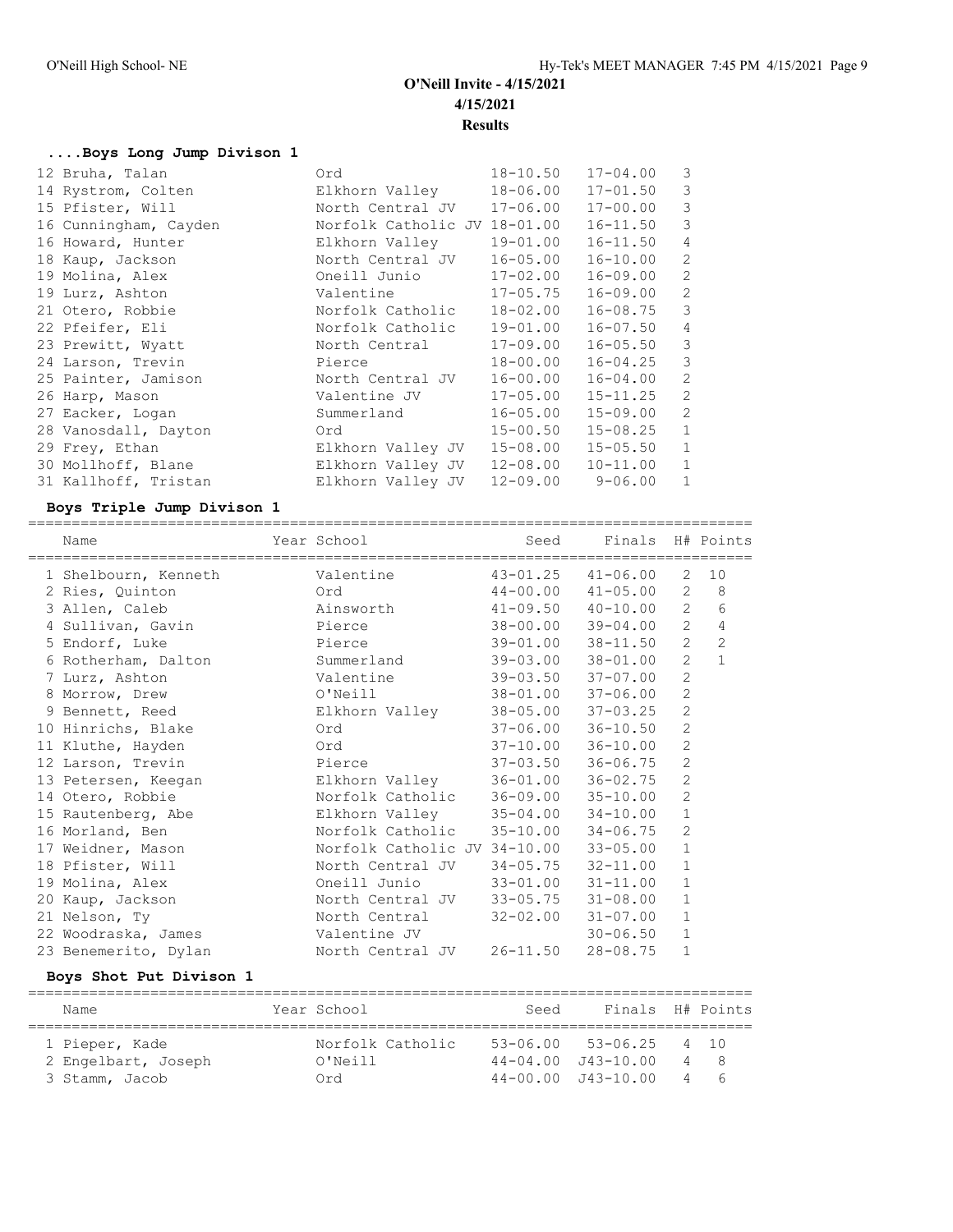## **....Boys Shot Put Divison 1**

| 4 Jennings, Christopher | O'Neill                               | $47 - 05.00$              | $42 - 08.00$ | 4              | 4              |
|-------------------------|---------------------------------------|---------------------------|--------------|----------------|----------------|
| 5 Grint, Will           | Ord                                   | $42 - 09.00$ $42 - 06.25$ |              | 4              | $\overline{c}$ |
| 6 Pardun, Mathew        | O'Neill                               | $44 - 00.50$ $40 - 11.00$ |              | $\overline{4}$ | $\mathbf{1}$   |
| 7 Clause, Gavyn         | Elkhorn Valley                        | $40 - 09.00$ $39 - 10.50$ |              | $\overline{4}$ |                |
| 8 Boettcher, Sam        | Ord                                   | $41 - 09.50$ $39 - 03.00$ |              | $\overline{4}$ |                |
| 9 Kollars, Brandon      | Norfolk Catholic                      | $37 - 07.50$              | $38 - 02.00$ | 3              |                |
| 10 Perrett, Jonah       | Valentine                             | 39-11.00                  | $36 - 04.50$ | $\overline{4}$ |                |
| 11 Reikofski, Caden     | Elkhorn Valley                        | 38-00.00                  | $36 - 00.50$ | 3              |                |
| 12 Wilcox, Isaac        | Norfolk Catholic                      | $42 - 08.00$              | $35 - 10.50$ | $\sqrt{4}$     |                |
| 13 Larsen, Fletcher     | Valentine                             | $38 - 02.50$              | $35 - 08.25$ | $\mathfrak{Z}$ |                |
| 14 Osborne, Colton      | Oneill Junio                          | $34 - 04.00$              | $35 - 03.00$ | $\mathfrak{Z}$ |                |
| 15 Benemerito, AJ       | North Central                         | $35 - 10.75$              | $34 - 10.75$ | $\mathfrak{Z}$ |                |
| 16 Mendoza, Luis        | Summerland                            | $37 - 00.00$ $33 - 11.75$ |              | $\mathfrak{Z}$ |                |
| 17 Gamez, Gabriel       | Summerland                            | $32 - 00.00$              | $32 - 09.50$ | $\overline{c}$ |                |
| 18 Furstenau, Walter    | Elkhorn Valley                        | $31 - 03.00$              | $32 - 09.00$ | $\overline{c}$ |                |
| 19 Painter, Ryan        | North Central                         | $36 - 11.25$              | $32 - 07.00$ | $\mathfrak{Z}$ |                |
| 20 Gleason, Ren         | Pierce                                | $34 - 05.00$ $31 - 04.50$ |              | $\mathfrak{Z}$ |                |
| 21 Blumenstock, Riggin  | Ainsworth                             | $30 - 05.50$ $30 - 11.75$ |              | $\overline{c}$ |                |
| 22 Ottis, Dominic       | Elkhorn Valley JV 25-07.00 30-11.50   |                           |              | $\mathbf{1}$   |                |
| 23 Shabram, Gunnar      | Summerland                            | $32 - 00.00$ $30 - 11.00$ |              | $\overline{2}$ |                |
| 24 Riedel, Dylan        | Pierce                                | $33 - 11.00$ $30 - 02.50$ |              | $\mathfrak{Z}$ |                |
| 25 Reynolds, Eddie      | North Central JV 31-03.00             |                           | $30 - 01.00$ | $\mathbf{2}$   |                |
| 26 Fritz, Ethan         | Oneill Junio 32-01.00 29-11.50        |                           |              | 2              |                |
| 27 Wright, Dylan        | Elkhorn Valley JV 30-06.00            |                           | $29 - 11.00$ | $\overline{2}$ |                |
| 28 Fletcher, Traven     | Valentine JV                          | $30 - 01.00$              | $29 - 08.50$ | 2              |                |
| 29 Boes, Grant          | Valentine                             | $28 - 07.00$              | $29 - 08.25$ | $\mathbf{1}$   |                |
| 30 Caulfield, Dooley    | Norfolk Catholic JV 28-07.00          |                           | $29 - 03.50$ | $\mathbf{1}$   |                |
| 31 Krysl, Tate          | Oneill Junio                          | $28 - 07.00$              | $28 - 11.75$ | $\mathbf{1}$   |                |
| 32 Vavra, Seth          | Valentine JV                          | $27 - 07.00$              | $28 - 05.25$ | $\mathbf{1}$   |                |
| 33 Hallock, Jackson     | Norfolk Catholic JV 28-08.25          |                           | $28 - 00.00$ | $\mathbf{1}$   |                |
| 34 Marks, Dakota        | Pierce                                | $29 - 03.50$              | $27 - 10.00$ | $\mathbf{2}$   |                |
| 35 Hansen, Drew         | Elkhorn Valley JV 27-08.00            |                           | $27 - 02.00$ | $\mathbf{1}$   |                |
| 36 Shaw, Carson         | North Central                         | $35 - 10.00$ $25 - 07.00$ |              | 3              |                |
| 37 Snodgrass, Keaton    | Norfolk Catholic JV 27-00.00 25-02.50 |                           |              | $\mathbf{1}$   |                |
| 38 Finley, Ian          | Ainsworth                             | $25 - 01.00$ $25 - 00.00$ |              | $\mathbf{1}$   |                |
| 39 Allen, Gabriel       | Ainsworth                             | $24 - 08.00$ $24 - 01.50$ |              | $\mathbf{1}$   |                |
| 40 Sousek, Ben          | Norfolk Catholic JV 30-00.00          |                           | $24 - 00.50$ | $\overline{2}$ |                |

## **Boys Discus Throw Divison 1**

| Name                    | Year School      | Seed       |            |                | Finals H# Points |
|-------------------------|------------------|------------|------------|----------------|------------------|
| 1 Jennings, Christopher | O'Neill          | $149 - 10$ | $144 - 05$ | $5 -$          | 10               |
| 2 Pieper, Kade          | Norfolk Catholic | $120 - 01$ | $130 - 09$ | 5              | 8                |
| 3 Grint, Will           | Ord              | $134 - 00$ | $124 - 08$ | 5              | 6                |
| 4 Engelbart, Joseph     | O'Neill          | $108 - 11$ | $124 - 01$ | 4              | 4                |
| 5 Kollars, Brandon      | Norfolk Catholic | $129 - 08$ | $123 - 04$ | 5              | $\mathcal{L}$    |
| 6 Boettcher, Sam        | Ord              | $139 - 10$ | $120 - 01$ | 5.             |                  |
| 7 Larsen, Fletcher      | Valentine        | $127 - 07$ | $118 - 06$ | 5              |                  |
| 8 Fritz, Colton         | Pierce           | $116 - 03$ | $112 - 05$ | $\overline{4}$ |                  |
| 9 Shaw, Carson          | North Central    | $113 - 04$ | $109 - 08$ | 4              |                  |
| 10 Clause, Gavyn        | Elkhorn Valley   | $121 - 06$ | $109 - 02$ | 5              |                  |
| 11 Arens, Caden         | Norfolk Catholic | 99-09      | $107 - 00$ | 3              |                  |
| 12 Setlik, Riley        | Ord              | $123 - 10$ | $106 - 11$ | 5              |                  |
| 13 Pardun, Mathew       | O'Neill          | $119 - 04$ | $106 - 02$ | 4              |                  |
|                         |                  |            |            |                |                  |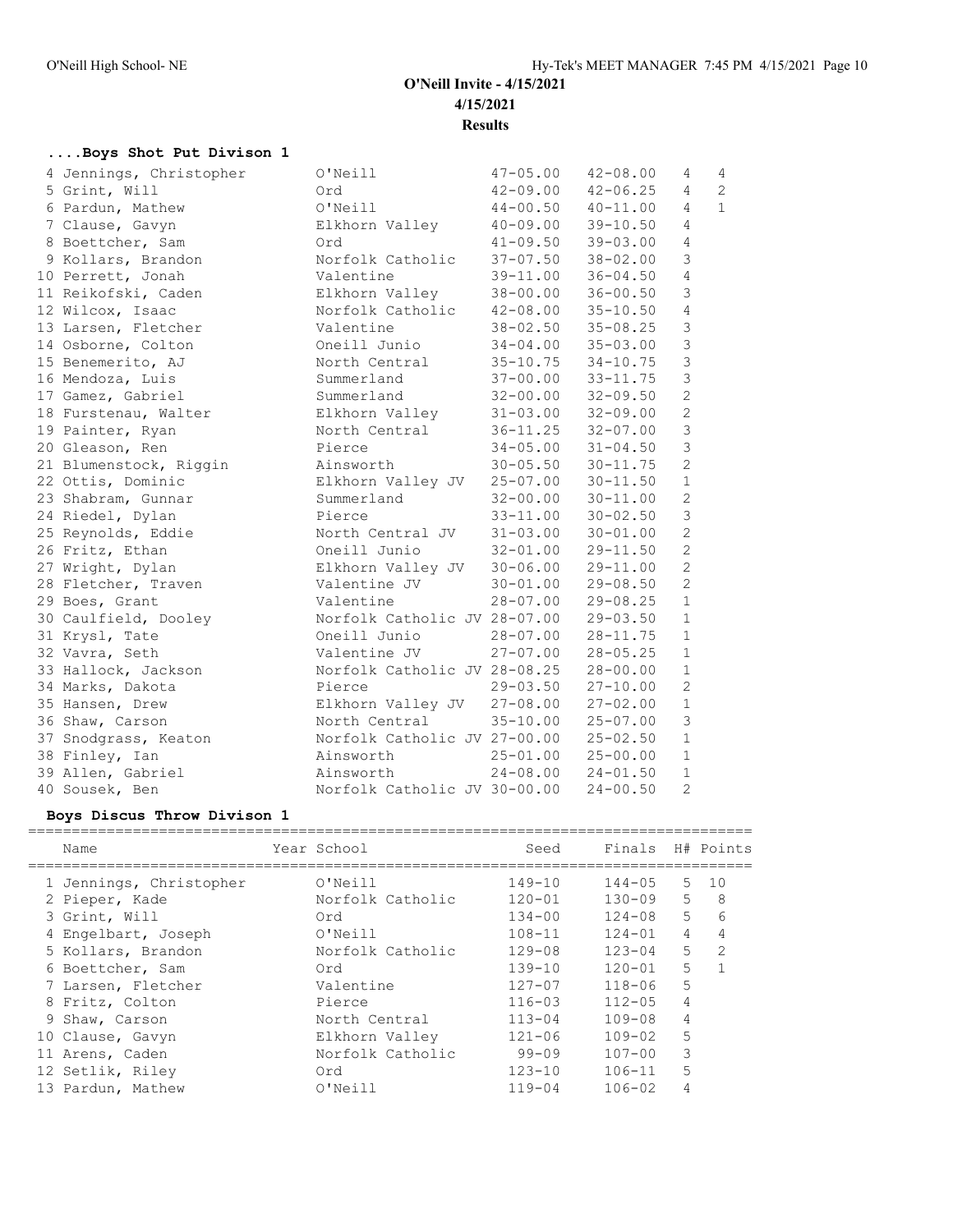## **....Boys Discus Throw Divison 1**

| 14 Nelson, Carter     | Ainsworth                 | $135 - 08$ | $103 - 01$   | 5                       |
|-----------------------|---------------------------|------------|--------------|-------------------------|
| 15 Painter, Ryan      | North Central             | $112 - 00$ | $102 - 08$   | $\overline{4}$          |
| 15 Reikofski, Caden   | Elkhorn Valley            | $102 - 07$ | $102 - 08$   | $\overline{4}$          |
| 17 Perrett, Jonah     | Valentine                 | $104 - 06$ | $102 - 01$   | $\overline{4}$          |
| 18 Benemerito, AJ     | North Central             | $105 - 05$ | $100 - 02$   | 4                       |
| 19 Mendoza, Luis      | Summerland                |            | 115-00 99-06 | $\overline{4}$          |
| 20 Shabram, Gunnar    | Summerland                | $95 - 00$  | $95 - 11$    | $\mathcal{S}$           |
| 21 Fritz, Ethan       | Oneill Junio              | $90 - 07$  | $92 - 09$    | $\mathcal{S}$           |
| 22 Furstenau, Walter  | Elkhorn Valley            | $75 - 06$  | $85 - 11$    | $\mathbf{2}$            |
| 23 Ottis, Dominic     | Elkhorn Valley JV         | $70 - 01$  | $84 - 10$    | $\overline{c}$          |
| 24 Krysl, Tate        | Oneill Junio              | $68 - 02$  | $82 - 07$    | $\mathbf{2}$            |
| 25 Wright, Dylan      | Elkhorn Valley JV         | $74 - 00$  | $80 - 11$    | $\overline{c}$          |
| 26 Russell, Grady     | Valentine                 | $85 - 02$  | 78-09        | $\mathcal{S}$           |
| 27 Craven, Hunter     | Norfolk Catholic JV 82-05 |            | 78-06        | $\overline{\mathbf{3}}$ |
| 28 Snodgrass, Keaton  | Norfolk Catholic JV       | $56 - 06$  | $77 - 08$    | $1\,$                   |
| 29 Sousek, Ben        | Norfolk Catholic JV 66-08 |            | $77 - 06$    | $\overline{c}$          |
| 30 Fletcher, Traven   | Valentine JV              | $62 - 10$  | 76-00        | $1\,$                   |
| 31 Hallock, Jackson   | Norfolk Catholic JV 82-06 |            | $74 - 01$    | $\mathcal{S}$           |
| 32 Gamez, Gabriel     | Summerland                | $102 - 00$ | $73 - 11$ 3  |                         |
| 33 Vavra, Seth        | Valentine JV              | $75 - 07$  | $73 - 10$    | $\mathcal{S}$           |
| 34 Osborne, Colton    | Oneill Junio              | $58 - 10$  | $73 - 08$    | $1\,$                   |
| 35 Caulfield, Dooley  | Norfolk Catholic JV 80-03 |            | $72 - 03$    | $\mathcal{S}$           |
| 36 Finley, Ian        | Ainsworth                 | $70 - 07$  | $71 - 04$    | $\overline{c}$          |
| 37 Hansen, Drew       | Elkhorn Valley JV         | $67 - 00$  | 69-11        | $\mathbf{2}$            |
| 38 Montgomery, Trever | Pierce                    | $65 - 00$  | $67 - 05$    | $\,1\,$                 |
| 39 Allen, Gabriel     | Ainsworth                 | 68-04      | 67-02        | 2                       |
| 40 Fritz, Korvin      | Pierce                    | $75 - 00$  | $62 - 02$    | $\mathbf{2}$            |

#### **Boys 100 Meter Dash Division 2**

============================================================================

| Name               | Year School      | Seed  | Prelims    | H#             |
|--------------------|------------------|-------|------------|----------------|
| Preliminaries      |                  |       |            |                |
| 1 Haverkamp, Evan  | Bloomfield       | 11.20 | $11.81q$ 2 |                |
| 2 Waldo, Jackson   | Chambers/Wheeler | 11.17 | $12.10q$ 1 |                |
| 3 Duba, Cole       | Chambers/Wheeler | 11.53 | $12.22q$ 3 |                |
| 4 Bruegman, Cody   | Bloomfield       | 11.90 | $12.40q$ 3 |                |
| 5 Wattier, Josh    | Wausa            | 12.40 | $12.73q$ 2 |                |
| 6 Kinney, Corbin   | Elgin Public/Pop | 12.10 | $12.74q$ 1 |                |
| 7 Pelster, Camryn  | Elgin Public/Pop | 12.00 | 12.81a     | -2             |
| 8 preister, tyler  | Humphrey St. Fra | 13.50 | $13.05q$ 3 |                |
| 9 Koenig, Dillon   | Boyd County      | 12.40 | 13.12      | $\mathbf{1}$   |
| 10 Claussen, Steel | Wausa            | 12.70 | 13.44      | $\overline{2}$ |
| 11 Bowen, Solan    | Chambers/Wheeler | 13.00 | 13.50      | $1\,$          |
| 12 Ziegler, Wylie  | Bloomfield       | 12.50 | 13.56      | 3              |
| 13 Alder, Dalton   | St. Mary's       | 12.90 | 13.96      | $1\,$          |
| 14 Pribil, Kyle    | St. Mary's       | 13.10 | 14.31      | $\overline{c}$ |
| 15 Arellano, Simon | Boyd County      | 13.70 | 14.45      | 3              |
| 16 classen, cael   | Humphrey St. Fra | 14.90 | 15.31      | $\overline{c}$ |
| 17 killham, caleb  | Humphrey St. Fra | 17.00 | 17.41      | $\mathbf{1}$   |
| -- Wemhoff, Jack   | Elgin Public/Pop | 12.70 | DQ.        | $\mathcal{S}$  |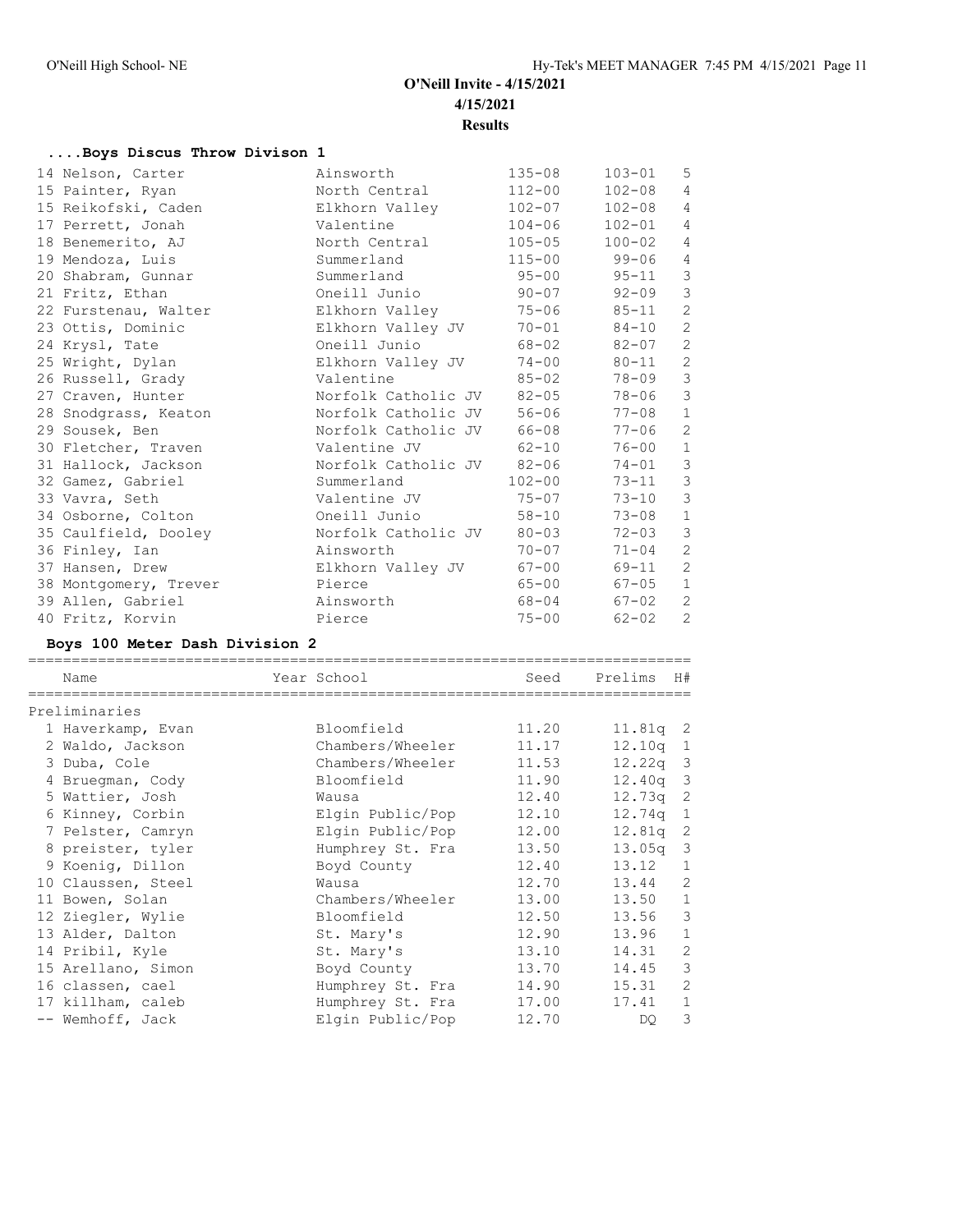## **Boys 100 Meter Dash Division 2**

| Name                           | Year School      | Prelims | Finals Points |                |
|--------------------------------|------------------|---------|---------------|----------------|
| Finals                         |                  |         |               |                |
| 1 Haverkamp, Evan              | Bloomfield       | 11.81   | 11.53         | 10             |
| 2 Waldo, Jackson               | Chambers/Wheeler | 12.10   | 11.89         | 8              |
| 3 Duba, Cole                   | Chambers/Wheeler | 12.22   | 12.08         | 6              |
| 4 Bruegman, Cody               | Bloomfield       | 12.40   | 12.30         | 4              |
| 5 Wattier, Josh                | Wausa            | 12.73   | 12.54         | $\overline{2}$ |
| 6 Kinney, Corbin               | Elgin Public/Pop | 12.74   | 12.77         | 1              |
| 7 Pelster, Camryn              | Elgin Public/Pop | 12.81   | 12.81         |                |
| 8 preister, tyler              | Humphrey St. Fra | 13.05   | 13.19         |                |
| Boys 200 Meter Dash Division 2 |                  |         |               |                |
| Name                           | Year School      | Seed    | Prelims       | H#             |
| Preliminaries                  |                  |         |               |                |
| 1 Haverkamp, Evan              | Bloomfield       | 22.90   | $24.15q$ 1    |                |
| 2 Waldo, Jackson               | Chambers/Wheeler | 24.50   | 24.36q 3      |                |
| 3 Duba, Cole                   | Chambers/Wheeler | 24.90   | 24.76g        | $\overline{3}$ |
| 4 Pribil, Gabe                 | St. Mary's       | 25.70   | 25.32q        | $\mathbf{3}$   |
| 5 Wright, Colton               | Elgin Public/Pop | 24.20   | 25.60q        | 2              |
| 6 Pelster, Camryn              | Elgin Public/Pop | 25.30   | 26.38q        | 1              |
| 7 Wemhoff, Jack                | Elgin Public/Pop | 25.90   | 26.71q        | -3             |

| 7 Wemhoff, Jack     | Elgin Public/Pop | 25.90 | $26.71q$ 3 |                         |
|---------------------|------------------|-------|------------|-------------------------|
| 8 Claussen, Steel   | Wausa            | 25.50 | 26.96q     | $\overline{2}$          |
| 9 Kuchar, Ian       | Bloomfield       | 26.00 | 27.00      | $\overline{2}$          |
| 10 Koenig, Dillon   | Boyd County      | 26.30 | 27.16      | $\overline{1}$          |
| 11 Wattier, Josh    | Wausa            | 25.20 | 27.24      | $\overline{1}$          |
| 12 Everitt, Adam    | St. Mary's       | 26.90 | 27.60      | $\overline{\mathbf{3}}$ |
| 13 preister, tyler  | Humphrey St. Fra | 26.70 | 28.29      | 2                       |
| 14 Hoile, Brandon   | Bloomfield       | 26.40 | 28.43      | 1                       |
| 15 Alder, Dalton    | St. Mary's       | 27.61 | 28.56      | $\overline{2}$          |
| 16 weitfeld, colten | Humphrey St. Fra | 27.10 | 28.65      | $\overline{\mathbf{3}}$ |
| 17 Arellano, Simon  | Boyd County      | 28.32 | 29.39      | $\mathbf{1}$            |
| 18 classen, tristen | Humphrey St. Fra | 28.70 | 29.45      | $\overline{1}$          |
| 19 Herrmen, Wyatt   | Boyd County      | 32.00 | 29.91      | $\overline{\mathbf{3}}$ |
| 20 Wolinski, Blake  | Chambers/Wheeler | 30.00 | 31.97      | 2                       |
|                     |                  |       |            |                         |

### **Boys 200 Meter Dash Division 2**

| Name              | Year School      | Prelims | Finals Points |                |
|-------------------|------------------|---------|---------------|----------------|
| Finals            |                  |         |               |                |
| 1 Haverkamp, Evan | Bloomfield       | 24.15   | 23.31         | 10             |
| 2 Duba, Cole      | Chambers/Wheeler | 24.76   | 24.20         | 8              |
| 3 Waldo, Jackson  | Chambers/Wheeler | 24.36   | 24.56         | 6              |
| 4 Wright, Colton  | Elgin Public/Pop | 25.60   | 24.89         | 4              |
| 5 Pelster, Camryn | Elgin Public/Pop | 26.38   | 25.75         | $\overline{2}$ |
| 6 Pribil, Gabe    | St. Mary's       | 25.32   | 26.13         |                |
| 7 Wemhoff, Jack   | Elgin Public/Pop | 26.71   | 26.31         |                |
| 8 Claussen, Steel | Wausa            | 26.96   | 26.78         |                |
|                   |                  |         |               |                |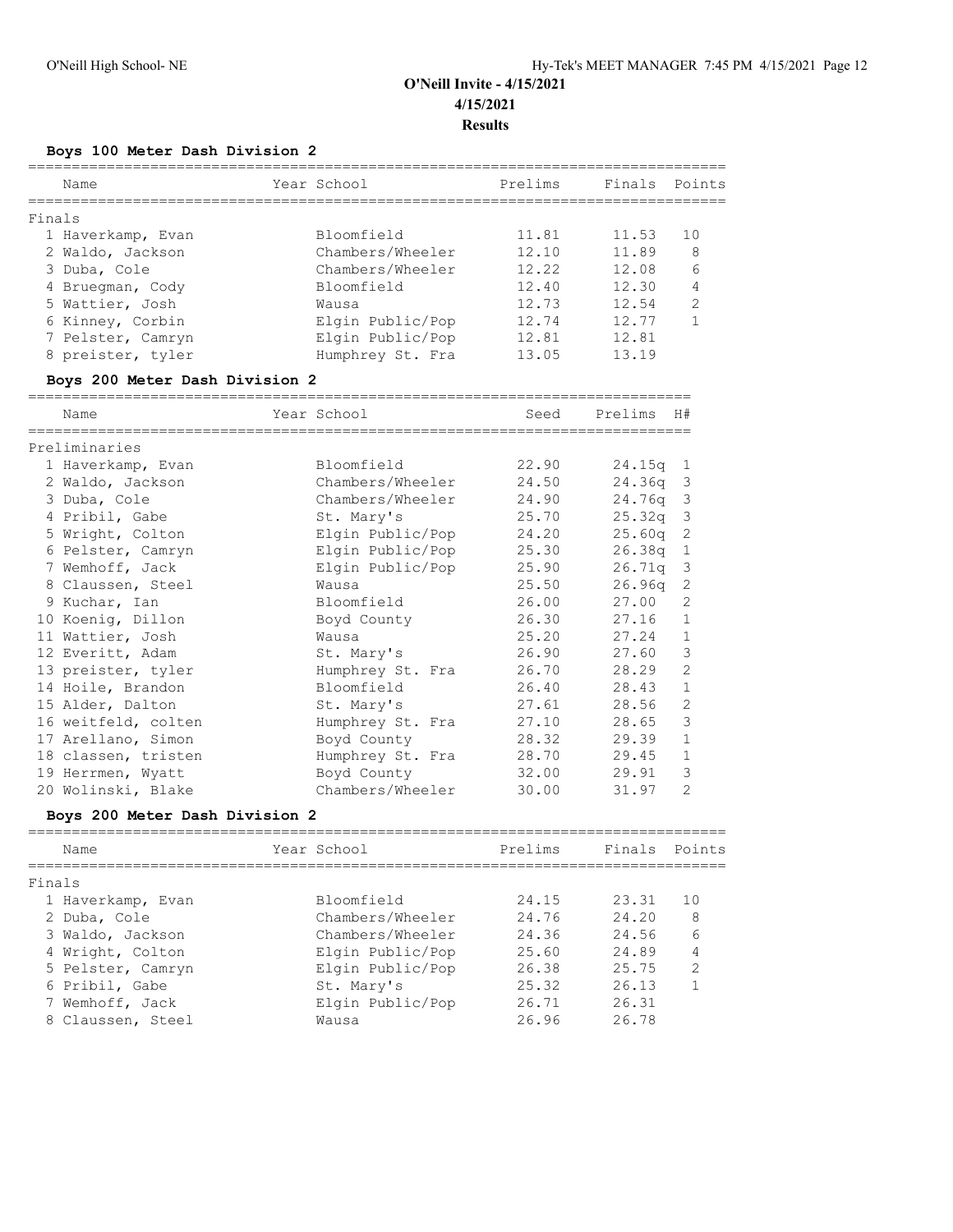## **Boys 400 Meter Dash Division 2**

|  | Name                   | Year School                | Seed    | Finals H# Points |                |              |
|--|------------------------|----------------------------|---------|------------------|----------------|--------------|
|  | 1 Waldo, Jackson       | Chambers/Wheeler           | 54.90   | 53.96            | 3              | 10           |
|  | 2 Duba, Cole           | Chambers/Wheeler           | 54.90   | 54.81            | 3              | 8            |
|  | 3 Bruegman, Cody       | Bloomfield                 | 55.20   | 55.29            | 3              | 6            |
|  | 4 pfeifer, tanner      | Humphrey St. Fra           | 54.65   | 55.65            | 3              | 4            |
|  | 5 Kristensen, Brandon  | Wausa                      | 56.80   | 56.35            | 3              | 2            |
|  | 6 Kittelson, Myles     | Elgin Public/Pop           | 55.00   | 57.18            | 3              | $\mathbf{1}$ |
|  | 7 Schmitz, Will        | St. Mary's                 | 59.40   | 58.50            | 3              |              |
|  | 8 Everitt, Isaac       | St. Mary's 1:03.10 1:00.59 |         |                  | $\overline{2}$ |              |
|  | 9 Thompson, Tate       | St. Mary's                 | 1:00.00 | 1:01.41          | 3              |              |
|  | 10 Kersch, Joshua      | Boyd County                | 1:01.00 | 1:01.50          | $\overline{2}$ |              |
|  | 11 mcphillips, eli     | Humphrey St. Fra 1:00.20   |         | 1:01.97          | 2              |              |
|  | 12 Anderson, Nick      | Elgin Public/Pop 1:03.00   |         | 1:03.03          | 2              |              |
|  | 13 Hoerle, Hunter      | Chambers/Wheeler 1:03.00   |         | 1:03.48          | $\overline{2}$ |              |
|  | 14 Guenther, Blake     | Bloomfield                 | 1:01.20 | 1:04.24          | $\overline{2}$ |              |
|  | 15 Henn, Blake         | Elgin Public/Pop           | 1:05.00 | 1:04.55          | $\overline{2}$ |              |
|  | 16 Archembeau, Wendell | Santee                     | 1:06.00 | 1:08.32          | $\mathbf{1}$   |              |
|  | 17 Jeannoutot, Casey   | Bloomfield                 | 1:06.50 | 1:09.44          | $\mathbf{1}$   |              |
|  | 18 Dannenbring, Carson | St. Mary's JV              | 1:10.00 | 1:12.99          |                |              |
|  |                        |                            |         |                  |                |              |

### **Boys 800 Meter Run Division 2**

| Name |                                                                                                                                                                                                                                                                                                                                            |                  | Seed        | Finals           | Points         |
|------|--------------------------------------------------------------------------------------------------------------------------------------------------------------------------------------------------------------------------------------------------------------------------------------------------------------------------------------------|------------------|-------------|------------------|----------------|
|      |                                                                                                                                                                                                                                                                                                                                            | St. Mary's       | 2:06.20     | 2:10.97          | 10             |
|      |                                                                                                                                                                                                                                                                                                                                            | Humphrey St. Fra | 2:17.00     | 2:15.45          | 8              |
|      |                                                                                                                                                                                                                                                                                                                                            |                  | 2:05.00     | 2:16.62          | 6              |
|      |                                                                                                                                                                                                                                                                                                                                            | St. Mary's       | 2:20.00     | 2:18.68          | 4              |
|      |                                                                                                                                                                                                                                                                                                                                            | Boyd County      | 2:29.00     | 2:23.25          | $\overline{2}$ |
|      |                                                                                                                                                                                                                                                                                                                                            | Boyd County      | 2:28.00     | 2:27.22          | 1              |
|      |                                                                                                                                                                                                                                                                                                                                            | Humphrey St. Fra | 2:35.00     | 2:27.85          |                |
|      |                                                                                                                                                                                                                                                                                                                                            | Elgin Public/Pop | 2:20.40     | 2:28.68          |                |
|      |                                                                                                                                                                                                                                                                                                                                            | Humphrey St. Fra | 2:19.00     | 2:33.71          |                |
|      |                                                                                                                                                                                                                                                                                                                                            | Boyd County      | 2:31.00     | 2:34.15          |                |
|      |                                                                                                                                                                                                                                                                                                                                            | Chambers/Wheeler | 2:20.00     | 2:34.17          |                |
|      |                                                                                                                                                                                                                                                                                                                                            | Chambers/Wheeler | 2:30.00     | 2:37.98          |                |
|      |                                                                                                                                                                                                                                                                                                                                            | St. Mary's       | 2:40.80     | 2:40.19          |                |
|      |                                                                                                                                                                                                                                                                                                                                            | Santee           | 2:39.40     | 2:45.01          |                |
|      |                                                                                                                                                                                                                                                                                                                                            | Elgin Public/Pop | 2:41.07     | 2:46.70          |                |
|      |                                                                                                                                                                                                                                                                                                                                            | St. Mary's JV    | 2:50.00     | 2:56.29          |                |
|      | 1 Winkelbauer, Grant<br>2 pfeifer, tanner<br>3 Moses, Ethan<br>4 Pribil, Gabe<br>5 Almgren, Brayden<br>6 Kersch, Joshua<br>7 weitfeld, colten<br>8 Lindgren, Jordan<br>9 pfeifer, brock<br>10 McBride, Ethan<br>11 Hubel, Cole<br>12 Bowen, Solan<br>13 Gleason, Tyler<br>14 Wabasha, Hoksida<br>15 Kinney, Cale<br>16 Dannenbring, Carson |                  | Year School | Chambers/Wheeler |                |

## **Boys 1600 Meter Run Division 2**

| Name                 | Year School      | Seed    | Finals Points |                |
|----------------------|------------------|---------|---------------|----------------|
| 1 Smith, Addison     | Wausa            | 4:54.90 | 5:00.23       | 10             |
| 2 Moses, Ethan       | Chambers/Wheeler | 5:23.00 | 5:13.09       | 8              |
| 3 Winkelbauer, Grant | St. Mary's       | 5:30.00 | 5:16.97       | 6              |
| 4 Barger, Hudson     | Bloomfield       | 5:20.00 | 5:20.49       | 4              |
| 5 Thiessen, Gage     | Elgin Public/Pop | 5:26.00 | 5:26.74       | $\overline{2}$ |
| 6 zach, garret       | Humphrey St. Fra | 5:32.00 | 5:34.27       |                |
| 7 Wakeley, Cade      | Wausa            | 5:35.50 | 5:42.86       |                |
| 8 McBride, Ethan     | Boyd County      | 6:01.00 | 5:43.26       |                |
| 9 Almgren, Brayden   | Boyd County      | 5:40.00 | 5:49.45       |                |
|                      |                  |         |               |                |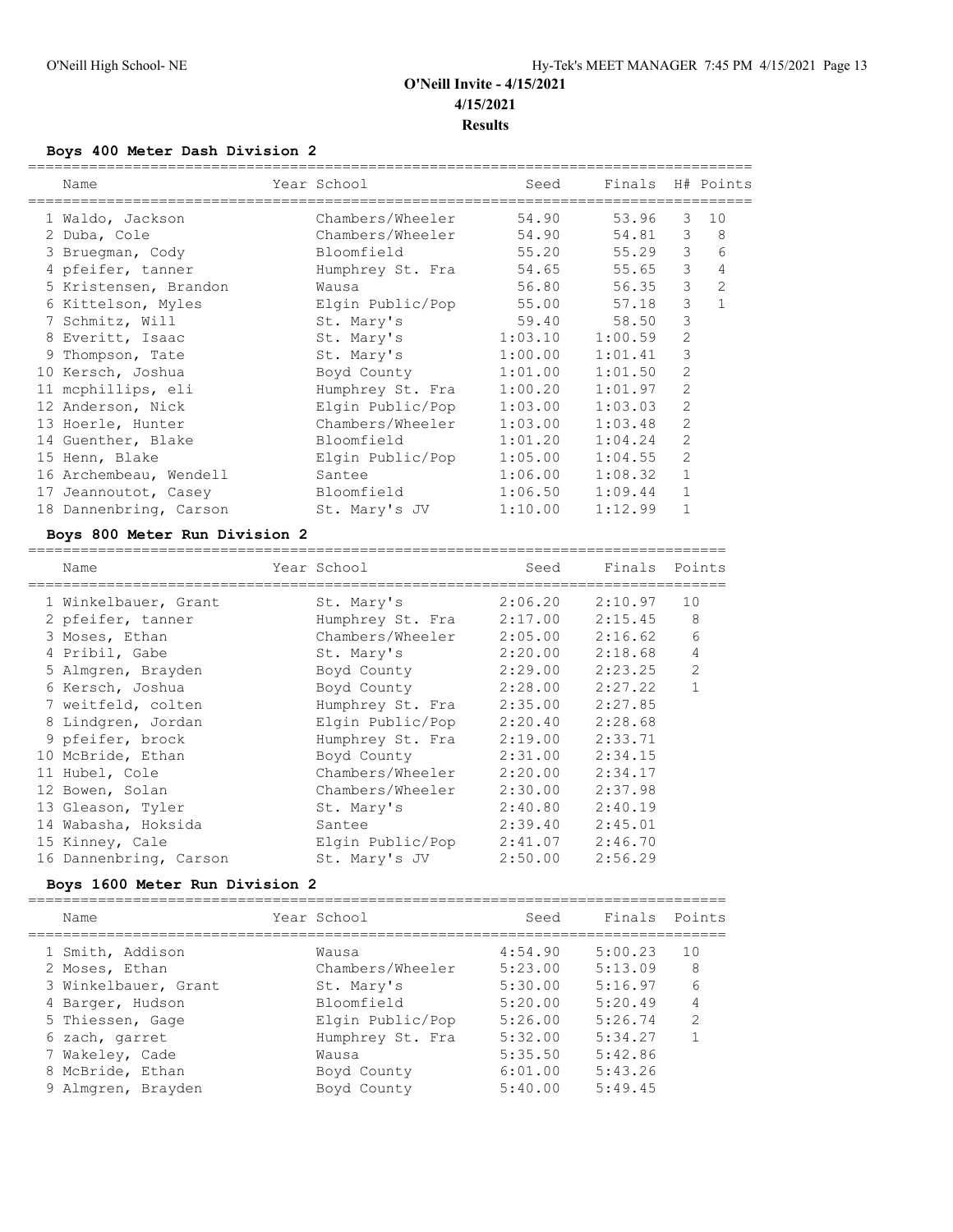### **....Boys 1600 Meter Run Division 2**

| 10 Hanson, Tyler       | Bloomfield       | 5:45.00 | 5:56.44 |
|------------------------|------------------|---------|---------|
| 11 krings, emerson     | Humphrey St. Fra | 5:33.00 | 5:59.32 |
| 12 Gleason, Tyler      | St. Mary's       | 6:15.00 | 6:06.83 |
| 13 Beckman, Carter     | Elgin Public/Pop | 6:04.00 | 6:08.30 |
| 14 ternus, keith       | Humphrey St. Fra | 5:55.00 | 6:15.39 |
| 15 Dannenbring, Carson | St. Mary's JV    | 6:15.00 | 6:23.38 |
| 16 Romesser, Brayden   | Chambers/Wheeler | 6:46.00 | 6:23.43 |
| 17 Pribil, Kyle        | St. Mary's       | 6:15.00 | 6:26.49 |

#### **Boys 3200 Meter Run Division 2**

| Name                | Year School      | Seed     | Finals   | Points         |
|---------------------|------------------|----------|----------|----------------|
|                     |                  |          |          |                |
| 1 Smith, Addison    | Wausa            | 10:56.90 | 10:37.62 | 10             |
| 2 krings, emerson   | Humphrey St. Fra | 11:39.00 | 10:50.21 | 8              |
| 3 pfeifer, brock    | Humphrey St. Fra | 11:36.00 | 11:25.61 | 6              |
| 4 zach, garret      | Humphrey St. Fra | 11:43.00 | 11:36.86 | 4              |
| 5 Wakeley, Cade     | Wausa            | 11:58.10 | 11:42.36 | $\overline{2}$ |
| 6 Barger, Hudson    | Bloomfield       | 11:30.00 | 11:42.96 | $\mathbf{1}$   |
| 7 Hanson, Tyler     | Bloomfield       | 12:10.00 | 12:13.83 |                |
| 8 Romesser, Brayden | Chambers/Wheeler | 15:00.00 | 13:36.57 |                |

#### **Boys 110 Meter Hurdles Division 2**

| Name              | Year School      | Seed  | Prelims            |
|-------------------|------------------|-------|--------------------|
| Preliminaries     |                  |       |                    |
| 1 Baue, Tyler     | Wausa            | 17.40 | 17.58 <sub>q</sub> |
| 2 olmer, dustin   | Humphrey St. Fra | 18.60 | 19.58q             |
| 3 Kinney, Corbin  | Elgin Public/Pop | 19.30 | 19.90q             |
| 4 weidner, owen   | Humphrey St. Fra | 20.40 | 20.90q             |
| 5 Kumm, Henry     | Wausa            | 21.20 | 22.28q             |
| 6 preister, tyler | Humphrey St. Fra | 22.30 | 23.48q             |

#### **Boys 110 Meter Hurdles Division 2**

| Name          |                   | Year School      | Prelims | Finals Points |               |
|---------------|-------------------|------------------|---------|---------------|---------------|
| Finals        |                   |                  |         |               |               |
| 1 Baue, Tyler |                   | Wausa            | 17.58   | 17.58         | 10            |
|               | 2 olmer, dustin   | Humphrey St. Fra | 19.58   | 19.58         | 8             |
|               | 3 Kinney, Corbin  | Elgin Public/Pop | 19.90   | 19.90         | 6             |
|               | 4 weidner, owen   | Humphrey St. Fra | 20.90   | 20.90         | 4             |
| 5 Kumm, Henry |                   | Wausa            | 22.28   | 22.28         | $\mathcal{P}$ |
|               | 6 preister, tyler | Humphrey St. Fra | 23.48   | 23.48         |               |

#### **Boys 300 Meter Hurdles Division 2**

================================================================================ Name **Year School** Seed Finals Points ================================================================================ 1 Semin, Connor St. Mary's 44.19 44.30 10 2 Baue, Tyler Wausa 45.70 45.48 8 3 olmer, dustin Humphrey St. Fra 47.90 48.74 6 4 Sauser, Tyson Bloomfield 48.90 48.89 4 5 weidner, owen Humphrey St. Fra 50.00 50.57 2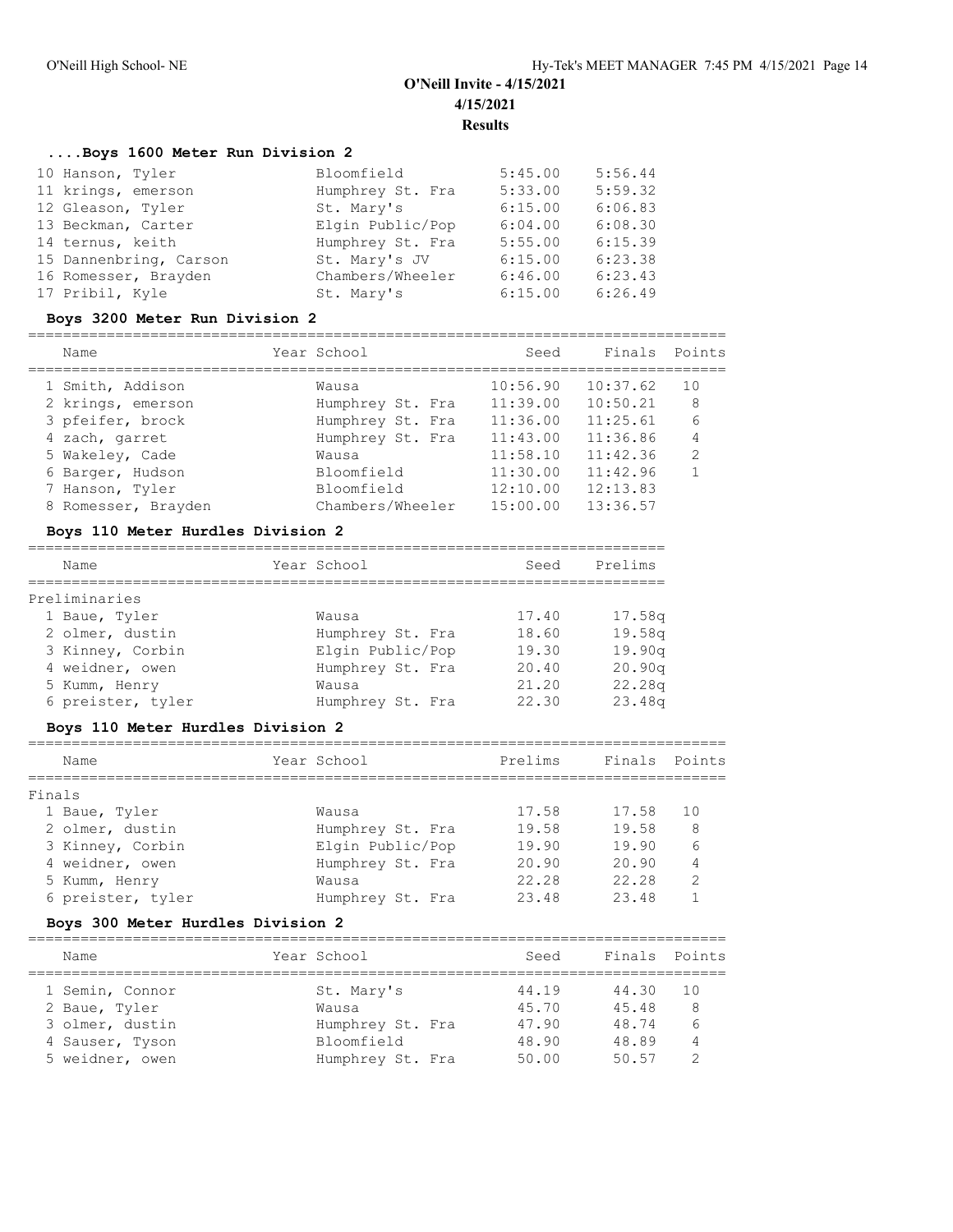## **....Boys 300 Meter Hurdles Division 2**

| 6 preister, tyler | Humphrey St. Fra | 52.40 | 57.31 |
|-------------------|------------------|-------|-------|
| 7 Wolinski, Blake | Chambers/Wheeler | 55.00 | 59.63 |

## **Boys 4x100 Meter Relay Division 2**

| School                       | Seed               | Finals Points |    |
|------------------------------|--------------------|---------------|----|
| 1 Wausa 'A'                  | 48.00              | 48.81         | 10 |
| 1) Wattier, Josh             | 2) Baue, Tyler     |               |    |
| 3) Claussen, Jaxon           | 4) Claussen, Steel |               |    |
| 2 Humphrey St. Francis 'A'   | 49.20              | 49.48         | 8  |
| 1) leifeld, justin           | 2) mcphillips, eli |               |    |
| 3) engel, spencer            | 4) classen, isaac  |               |    |
| 3 Elgin Public/Pope John 'A' | 48.03              | 50.42         | 6  |
| 1) Wright, Colton            | 2) Kinney, Corbin  |               |    |
| 3) Wemhoff, Jack             | 4) Pelster, Camryn |               |    |
| 4 St. Mary's 'A'             | 52.70              | 53.47         | 4  |
| 1) Thompson, Tate            | 2) Alder, Dalton   |               |    |
| 3) Everitt, Adam             | 4) Pribil, Kyle    |               |    |
| -- Bloomfield 'A'            | 47.30              | DO            |    |
| 1) Bruegman, Cody            | 2) Warrior, Layne  |               |    |
| 3) Kuchar, Ian               | 4) Haverkamp, Evan |               |    |

## **Boys 4x400 Meter Relay Division 2**

| School                         |    | Seed                  | Finals Points       |              |
|--------------------------------|----|-----------------------|---------------------|--------------|
| 1 Bloomfield 'A'               |    |                       | $3:52.70$ $3:46.58$ | 10           |
| 1) Bruegman, Cody              |    | 2) Ziegler, Wylie     |                     |              |
| 3) Guenther, Blake             |    | 4) Warrior, Layne     |                     |              |
| 2 St. Mary's 'A'               |    | 3:50.90               | 3:49.12             | 8            |
| 1) Semin, Connor               |    | 2) Schmitz, Will      |                     |              |
| 3) Pribil, Gabe                |    | 4) Winkelbauer, Grant |                     |              |
| 3 Wausa 'A'                    |    |                       | $3:50.00$ $3:52.79$ | 6            |
| 1) Claussen, Jaxon             |    | 2) Wattier, Josh      |                     |              |
| 3) Kristensen, Brandon         |    | 4) Baue, Tyler        |                     |              |
| 4 Elgin Public/Pope John 'A'   |    | 3:52.70               | 3:57.79             | 4            |
| 1) Wright, Colton              |    | 2) Wemhoff, Jack      |                     |              |
| 3) Kinney, Corbin              |    | 4) Kittelson, Myles   |                     |              |
| 5 Humphrey St. Francis 'A'     |    | 3:55.40               | 4:00.02             | 2            |
| 1) olmer, dustin               |    | 2) leifeld, justin    |                     |              |
| 3) classen, isaac              |    | 4) weidner, owen      |                     |              |
| 6 Chambers/Wheeler Central 'A' |    | 3:59.00               | 4:04.74             | $\mathbf{1}$ |
| 1) Moses, Ethan                |    | 2) Bowen, Solan       |                     |              |
| 3) Jesse, Peter                |    | 4) Hubel, Cole        |                     |              |
| 7 Boyd County 'A'              |    | 4:34.00               | 4:08.49             |              |
| 1) McBride, Ethan              |    | 2) Saxon, Philip      |                     |              |
| 3) Almgren, Brayden            | 4) | Kersch, Joshua        |                     |              |
|                                |    |                       |                     |              |

### **Boys 4x800 Meter Relay Division 2**

| School                |                  | Seed     | Finals Points |  |
|-----------------------|------------------|----------|---------------|--|
| 1 St. Mary's 'A'      |                  | 10:00.40 | $9:01.88$ 10  |  |
| 1) Winkelbauer, Grant | 2) Schmitz, Will |          |               |  |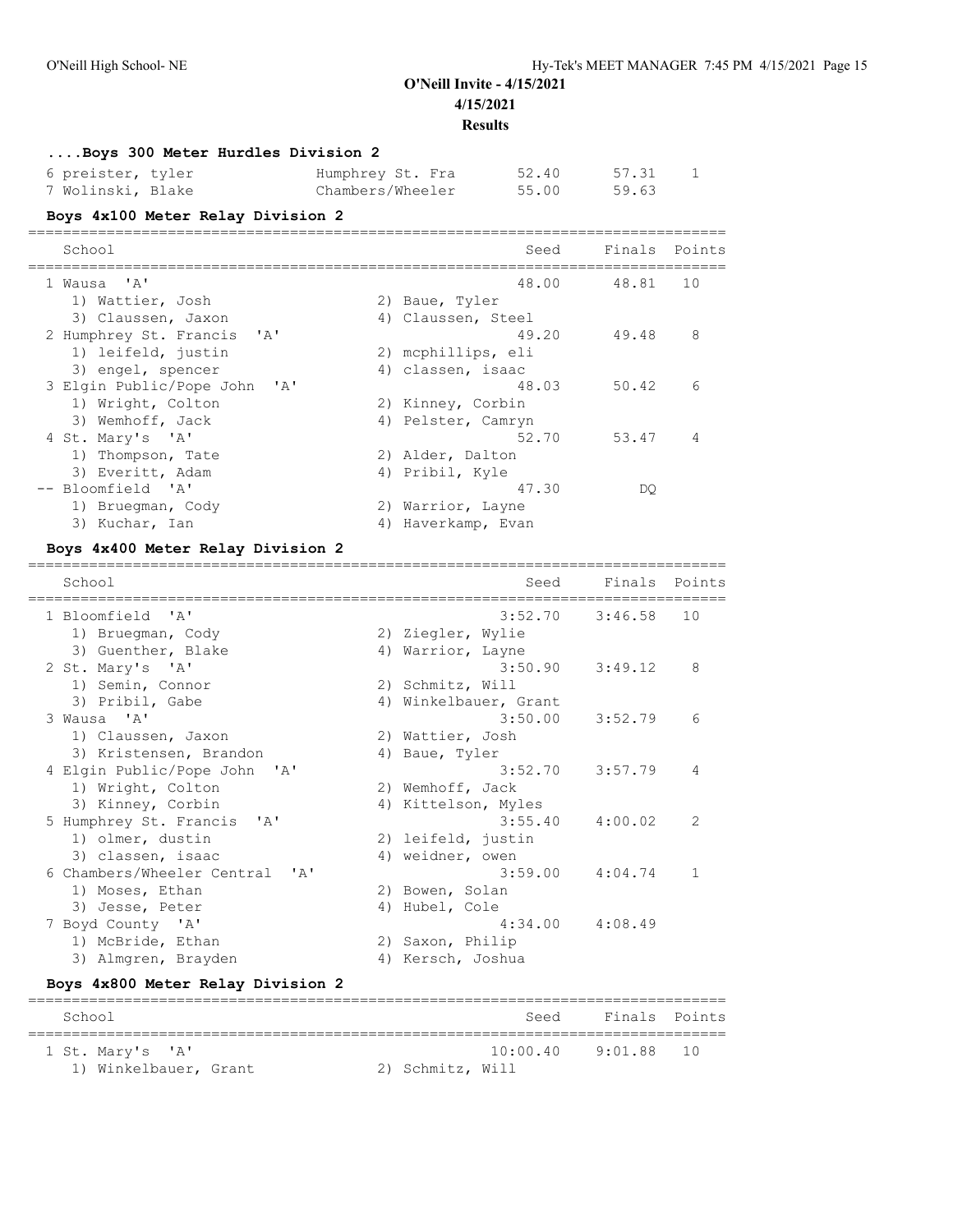## **....Boys 4x800 Meter Relay Division 2**

| 3) Semin, Connor               | 4) Everitt, Isaac    |               |
|--------------------------------|----------------------|---------------|
| 2 Humphrey St. Francis 'A'     | $9:29.00$ $9:21.15$  | 8             |
| 1) pfeifer, tanner             | 2) pfeifer, brock    |               |
| 3) leifeld, justin             | 4) zach, garret      |               |
| 3 Elgin Public/Pope John 'A'   | $9:40.40$ $9:44.41$  | 6             |
| 1) Lindgren, Collin            | 2) Thiessen, Gage    |               |
| 3) Anderson, Nick              | 4) Lindgren, Jordan  |               |
| 4 Chambers/Wheeler Central 'A' | $10:30.00$ $9:51.70$ | 4             |
| 1) Jesse, Peter                | 2) Hoerle, Hunter    |               |
| 3) Moses, Ethan                | 4) Hubel, Cole       |               |
| 5 Boyd County 'A'              | 10:08.00             | 10:01.65<br>2 |
| 1) Almgren, Brayden            | 2) Kersch, Joshua    |               |
| 3) McBride, Ethan              | 4) Saxon, Philip     |               |

# **Boys High Jump Division 2**

| Name                  | Year School      | Seed           | Finals       |                | H# Points      |
|-----------------------|------------------|----------------|--------------|----------------|----------------|
| 1 pfeifer, tanner     | Humphrey St. Fra | $6 - 02.00$    | $5 - 11.00$  | 2              | 10             |
| 2 Claussen, Jaxon     | Wausa            | $6 - 0.3$ , 00 | $5 - 10.00$  | 2              | 8              |
| 3 Warrior, Layne      | Bloomfield       | $5 - 00.00$    | $J5 - 06.00$ | $\mathcal{L}$  | 6              |
| 4 Duba, Cole          | Chambers/Wheeler | $5 - 06.00$    | $J5 - 06.00$ | $\mathcal{L}$  |                |
| 5 Kristensen, Brandon | Wausa            | $5 - 08.00$    | $J5 - 06.00$ | $\overline{2}$ | $\overline{2}$ |
| 6 Thompson, Tate      | St. Mary's       | $5 - 06.00$    | $J5 - 04.00$ | $\mathfrak{L}$ |                |
| 7 Tuttle, Marquis     | Santee           | $5 - 04.00$    | $5 - 02.00$  | $\mathfrak{D}$ |                |
| -- leifeld, justin    | Humphrey St. Fra | $5 - 02.00$    | NΗ           | $\mathcal{L}$  |                |
| -- Pribil, Gabe       | St. Mary's       | $5 - 00.00$    | NΗ           |                |                |
| -- Everitt, Isaac     | St. Mary's       | $5 - 00.00$    | NΗ           |                |                |
|                       |                  |                |              |                |                |

## **Boys Pole Vault Division 2**

| Name                                   | Year School              |                  | Seed                       | Finals Points                                            |          |
|----------------------------------------|--------------------------|------------------|----------------------------|----------------------------------------------------------|----------|
| 1 Thompson, Tate                       | St. Mary's<br>Bloomfield |                  |                            | $10 - 00.00$ $J10 - 02.00$<br>$10 - 06.00$ $J10 - 02.00$ | 1 O<br>8 |
| 2 Sauser, Tyson<br>3 Barger, Hudson    | Bloomfield               |                  |                            | $9 - 00.00$ $J8 - 08.00$                                 | 6        |
| -- Hanson, Tyler<br>-- krings, emerson | Bloomfield               | Humphrey St. Fra | $8 - 00.00$<br>$7 - 00.00$ | NΗ<br>ΝH                                                 |          |

### **Boys Long Jump Division 2**

| Name                                                                                                                                                                            | Year School                                                                                                                                          | Seed                                                                                                                                         | Finals                                                                                                                                       |                                                                                                                                  | H# Points                                         |
|---------------------------------------------------------------------------------------------------------------------------------------------------------------------------------|------------------------------------------------------------------------------------------------------------------------------------------------------|----------------------------------------------------------------------------------------------------------------------------------------------|----------------------------------------------------------------------------------------------------------------------------------------------|----------------------------------------------------------------------------------------------------------------------------------|---------------------------------------------------|
| 1 Kittelson, Myles<br>2 Everitt, Isaac<br>3 Claussen, Jaxon<br>4 mcphillips, eli<br>5 Hoerle, Hunter<br>6 Koenig, Dillon<br>7 Kuchar, Ian<br>8 Jesse, Peter<br>9 Thiessen, Gage | Elgin Public/Pop<br>St. Mary's<br>Wausa<br>Humphrey St. Fra<br>Chambers/Wheeler<br>Boyd County<br>Bloomfield<br>Chambers/Wheeler<br>Elgin Public/Pop | $19 - 06.00$<br>$18 - 09.50$<br>$18 - 01.00$<br>$17 - 01.00$<br>$15 - 11.00$<br>$16 - 04.00$<br>$16 - 04.00$<br>$15 - 09.00$<br>$15 - 00.00$ | $18 - 06.75$<br>$18 - 04.00$<br>$18 - 01.00$<br>$17 - 05.00$<br>$16 - 01.50$<br>$16 - 00.50$<br>$15 - 11.25$<br>$15 - 04.50$<br>$14 - 09.75$ | 2<br>2<br>$\overline{2}$<br>$\overline{2}$<br>$\overline{2}$<br>$\overline{2}$<br>$\overline{2}$<br>$\mathbf{1}$<br>$\mathbf{1}$ | 10<br>8<br>$6\overline{6}$<br>4<br>$\mathfrak{D}$ |
| 10 Alder, Dalton<br>11 Dannenbring, Carson<br>12 Hoile, Brandon                                                                                                                 | St. Mary's<br>St. Mary's JV<br>Bloomfield                                                                                                            | $15 - 03.00$<br>$14 - 02.00$<br>$16 - 00.00$                                                                                                 | $14 - 02.50$<br>$14 - 00.00$<br>$13 - 05.00$                                                                                                 | $\mathbf{1}$<br>2                                                                                                                |                                                   |
|                                                                                                                                                                                 |                                                                                                                                                      |                                                                                                                                              |                                                                                                                                              |                                                                                                                                  |                                                   |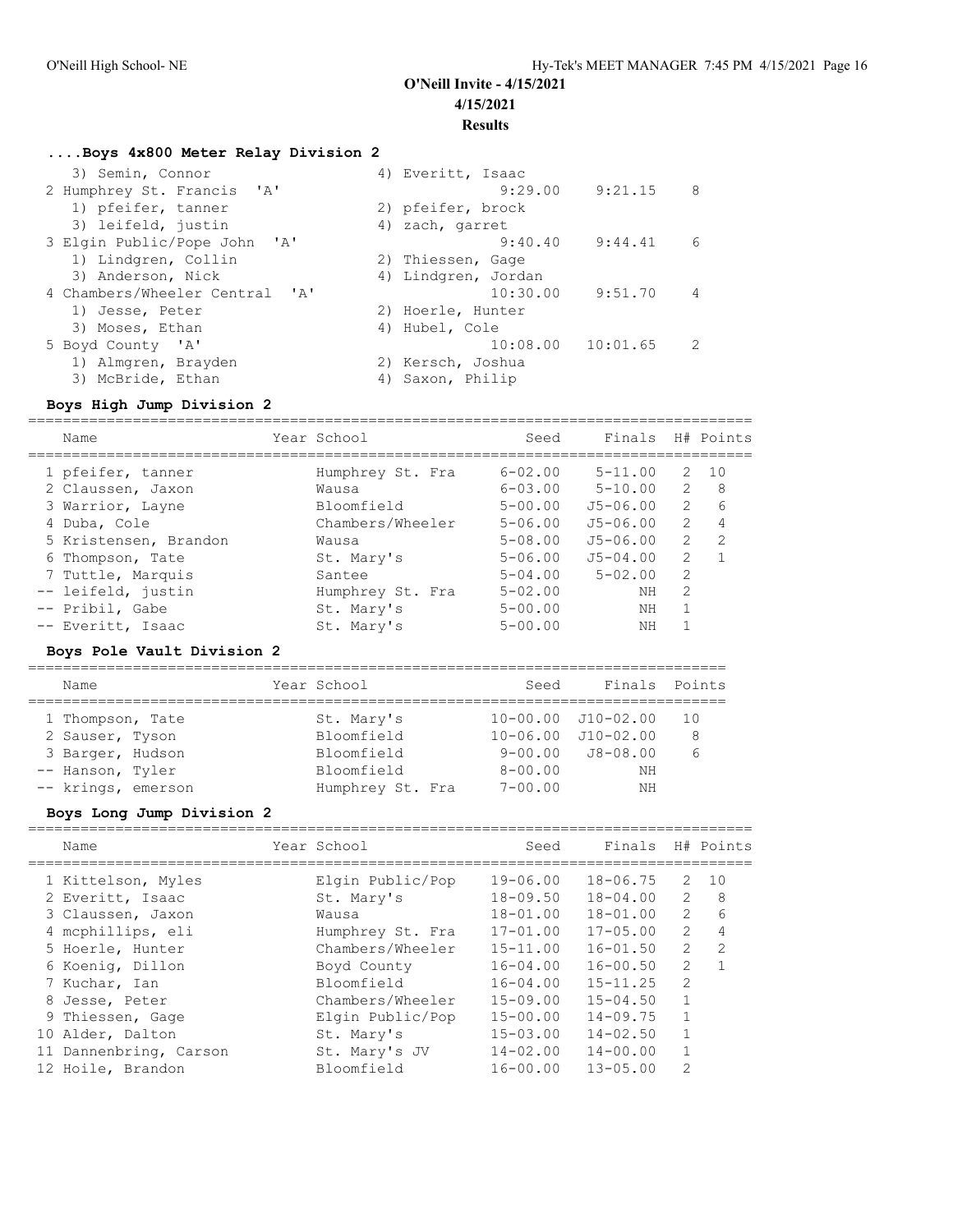## **....Boys Long Jump Division 2**

| Chambers/Wheeler |              | $12 - 06.00$ | $\overline{1}$ |
|------------------|--------------|--------------|----------------|
| Boyd County      | $13 - 06.00$ | $12 - 03.00$ | $\overline{1}$ |
| Bloomfield       | $13 - 00.00$ | $12 - 00.00$ | $\overline{1}$ |
| Humphrey St. Fra | 15-06.00     | ND.          | $\overline{1}$ |
|                  |              |              |                |

### **Boys Triple Jump Division 2**

| Name                  | Year School      | Seed         | Finals Points |               |  |  |  |  |
|-----------------------|------------------|--------------|---------------|---------------|--|--|--|--|
|                       |                  |              |               |               |  |  |  |  |
| 1 Kristensen, Brandon | Wausa            | $38 - 00.00$ | 38-08.00      | 1 O           |  |  |  |  |
| 2 engel, spencer      | Humphrey St. Fra | $35 - 11.00$ | $38 - 02.50$  | 8             |  |  |  |  |
| 3 Ziegler, Wylie      | Bloomfield       | $36 - 00.00$ | $33 - 10.75$  | 6             |  |  |  |  |
| 4 weidner, owen       | Humphrey St. Fra | $36 - 05.00$ | $33 - 08.00$  | 4             |  |  |  |  |
| 5 classen, isaac      | Humphrey St. Fra | $33 - 00.00$ | $32 - 11.00$  | $\mathcal{D}$ |  |  |  |  |

### **Boys Shot Put Division 2**

| Name                  | Year School      | Seed                      | Finals H# Points          |                |                |
|-----------------------|------------------|---------------------------|---------------------------|----------------|----------------|
| 1 Snyder, Chase       | Boyd County      | $51 - 07.50$              | $51 - 07.25$              | 3              | 10             |
| 2 Gieselman, Dalton   | Bloomfield       |                           | $44 - 06.00$ $43 - 11.00$ | 3              | 8              |
| 3 Andersen, Jarrett   | Wausa            |                           | $37 - 10.00$ $37 - 02.00$ | 3              | 6              |
| 4 Everitt, Adam       | St. Mary's       |                           | $40 - 09.00$ $37 - 01.50$ | $\mathfrak{Z}$ | $\overline{4}$ |
| 5 Byerly, Blake       | Bloomfield       | $34 - 06.00$              | $J35 - 03.00$             | 3              | $\overline{c}$ |
| 6 LaPointe, Dylan     | Santee           | 36-11.00                  | $J35 - 03.00$             | 3              | $\mathbf{1}$   |
| 7 welsh, karter       | Humphrey St. Fra |                           | $38 - 09.00$ $35 - 01.00$ | 3              |                |
| 8 Barlow, Charles     | St. Mary's       |                           | $36 - 00.00$ $34 - 00.00$ | 3              |                |
| 9 Brewer, Camden      | Boyd County      | 34-00.00                  | $32 - 10.00$              | $\mathbf{2}$   |                |
| 10 weitfeld, colten   | Humphrey St. Fra |                           | $33 - 01.00$ $32 - 02.50$ | $\mathbf{2}$   |                |
| 11 Getzfred, Joey     | Elgin Public/Pop | $33 - 02.50$              | $31 - 08.50$              | $\overline{2}$ |                |
| 11 Froman, Jake       | Boyd County      | $34 - 00.00$ $31 - 08.50$ |                           | $\mathbf{2}$   |                |
| 13 Henn, Blake        | Elgin Public/Pop | 34-03.25                  | $31 - 04.00$              | 2              |                |
| 14 Durre, David       | Elgin Public/Pop | 34-08.50                  | $30 - 09.50$              | 3              |                |
| 15 Scofield, Wyatt    | St. Mary's       | $30 - 05.50$              | $29 - 11.50$              | $\mathbf{2}$   |                |
| 16 Koehlmoos, Matthew | St. Mary's JV    | $30 - 08.50$              | $29 - 06.25$              | 2              |                |
| 17 Koehlmoos, Andrew  | St. Mary's JV    | 29-01.00                  | $29 - 00.50$              | $\mathbf{2}$   |                |
| 18 Hoerle, Gunner     | Chambers/Wheeler | $23 - 11.00$              | $26 - 00.50$              | $\mathbf{1}$   |                |
| 19 Barlow, Sam        | St. Mary's JV    | $24 - 01.50$              | $25 - 04.75$              | $\mathbf{1}$   |                |
| 20 Flores, Miguel     | Bloomfield       | $27 - 06.00$              | $24 - 06.50$              | $\mathbf{2}$   |                |
| 21 killham, caleb     | Humphrey St. Fra | $22 - 05.00$              | $24 - 05.00$              | $\mathbf{1}$   |                |
| 22 Youngblood, Kade   | Chambers/Wheeler | $22 - 09.00$              | $22 - 02.00$              | $\mathbf{1}$   |                |

### **Boys Discus Throw Division 2**

| Name                | Year School      | Seed       | Finals     |                | H# Points      |
|---------------------|------------------|------------|------------|----------------|----------------|
| 1 Snyder, Chase     | Boyd County      | $140 - 08$ | $151 - 08$ | 2              | 10             |
| 2 Gieselman, Dalton | Bloomfield       | $154 - 00$ | $138 - 09$ | 2              | 8              |
| 3 Everitt, Adam     | St. Mary's       | $110 - 01$ | $125 - 06$ | 2              | 6              |
| 4 Wright, Colton    | Elgin Public/Pop | $117 - 00$ | $120 - 00$ | $\mathcal{L}$  | 4              |
| 5 Brewer, Camden    | Boyd County      | $91 - 00$  | $100 - 11$ | $\mathfrak{L}$ | $\overline{2}$ |
| 6 LaPointe, Dylan   | Santee           | $110 - 05$ | $99 - 11$  | 2              |                |
| 7 Barlow, Charles   | St. Mary's       | $107 - 03$ | $99 - 06$  | 2              |                |
| 8 classen, tristen  | Humphrey St. Fra | $96 - 05$  | $93 - 09$  | $\mathcal{L}$  |                |
| 9 Andersen, Jarrett | Wausa            | $87 - 03$  | $90 - 02$  | $\mathcal{L}$  |                |